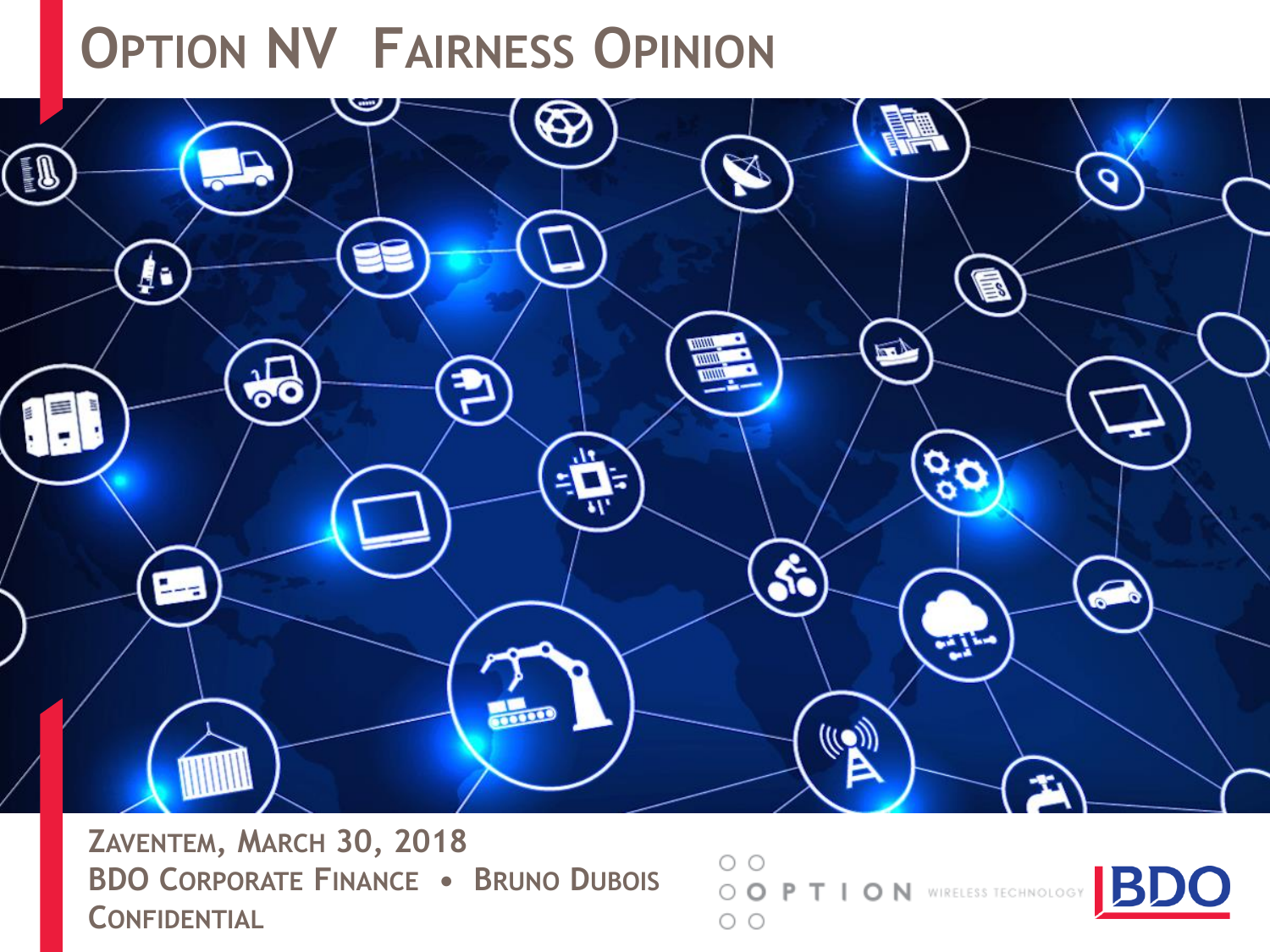To the attention of Mr. Edwin Bex, CFO

Option NV Gaston Geenslaan 14, 3001 Leuven, Belgium

Dear Mr. Bex,

**Subject: Fairness opinion re equity value of Option NV**

We enclose our Fairness Opinion report on the equity value of Option NV as at 31 December 2017 in accordance with the terms of the engagement letter dated 13 October 2017. This memorandum is confidential to the management or shareholders of Option NV. Our field work started on 21 November 2017 and was completed by 30 March 2018 and we have not updated our work since that date.

Yours faithfully,

Bruno Dubois Partner, BDO Corporate Finance

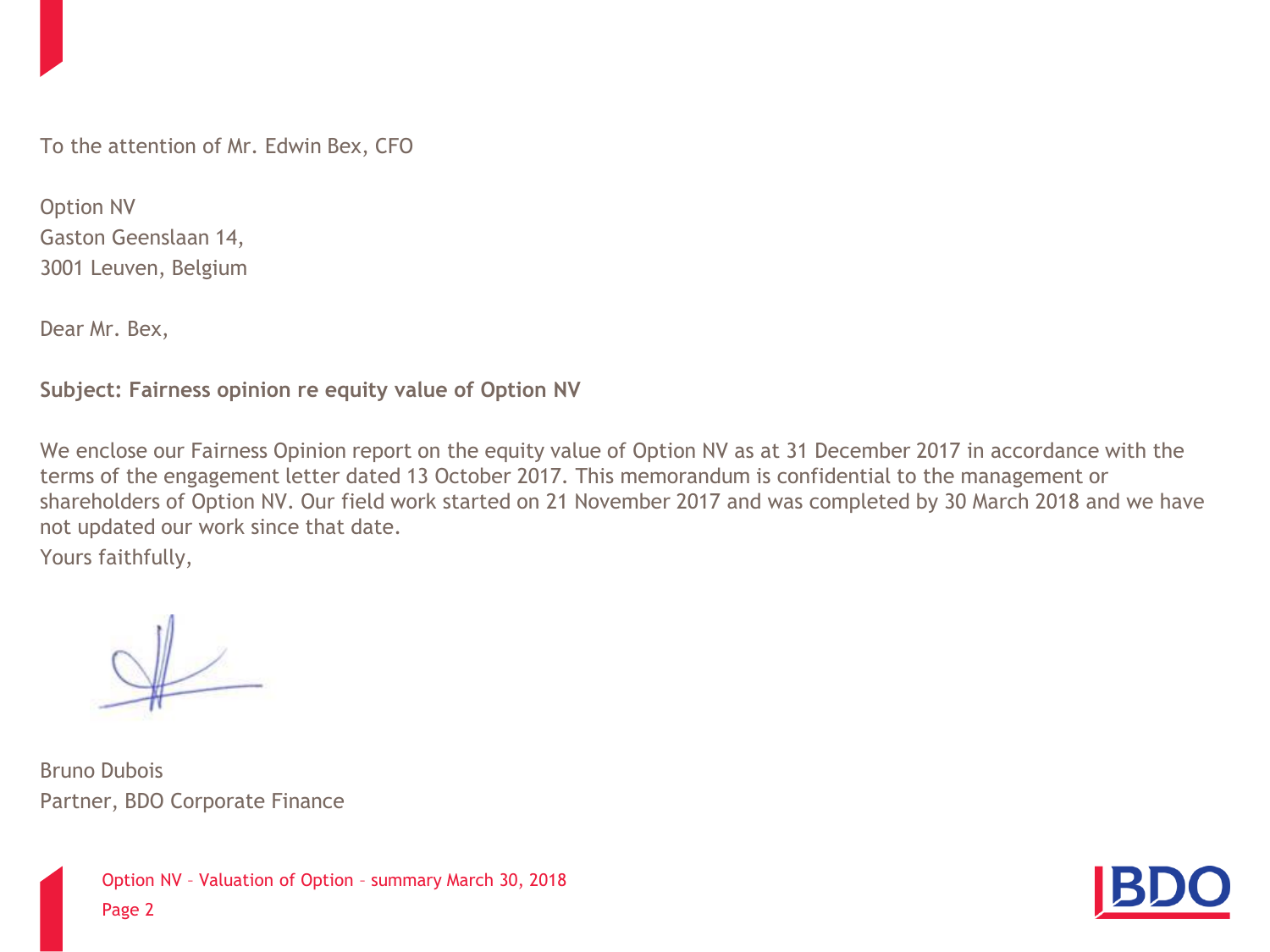

一门

**To navigate this memo on-screen**

From this Contents page, click on the title of the section.

From any page, click on the BDO logo to return to this Contents page.

| <b>Section</b>             | <b>Sub-section</b>                              | Page(s)        |
|----------------------------|-------------------------------------------------|----------------|
| Abbreviations used         |                                                 | $\overline{4}$ |
| <b>Mission overview</b>    |                                                 | $5-6$          |
| Scope of work              |                                                 | $7 - 8$        |
| Sources of information     |                                                 | 9              |
| <b>Company overview</b>    |                                                 | 10             |
| <b>Financial overview</b>  | Unaudited consolidated balance sheet            | 11             |
|                            | Unaudited consolidated income statement         | 12             |
|                            | <b>Financial outlook</b>                        | 13             |
| <b>DCF Approach</b>        | Before any debt restructuring                   | 14             |
|                            | After contemplated debt & capital restructuring | 15             |
|                            | <b>WACC Calculation</b>                         | $16 - 17$      |
|                            | Other assumptions                               | $18 - 19$      |
| Multiple approach          | EV/EBITDA                                       | 20             |
|                            | EV/SALES                                        | 21             |
|                            | <b>Peer Group multiples</b>                     | 22             |
| <b>Conclusion of value</b> |                                                 | 23             |

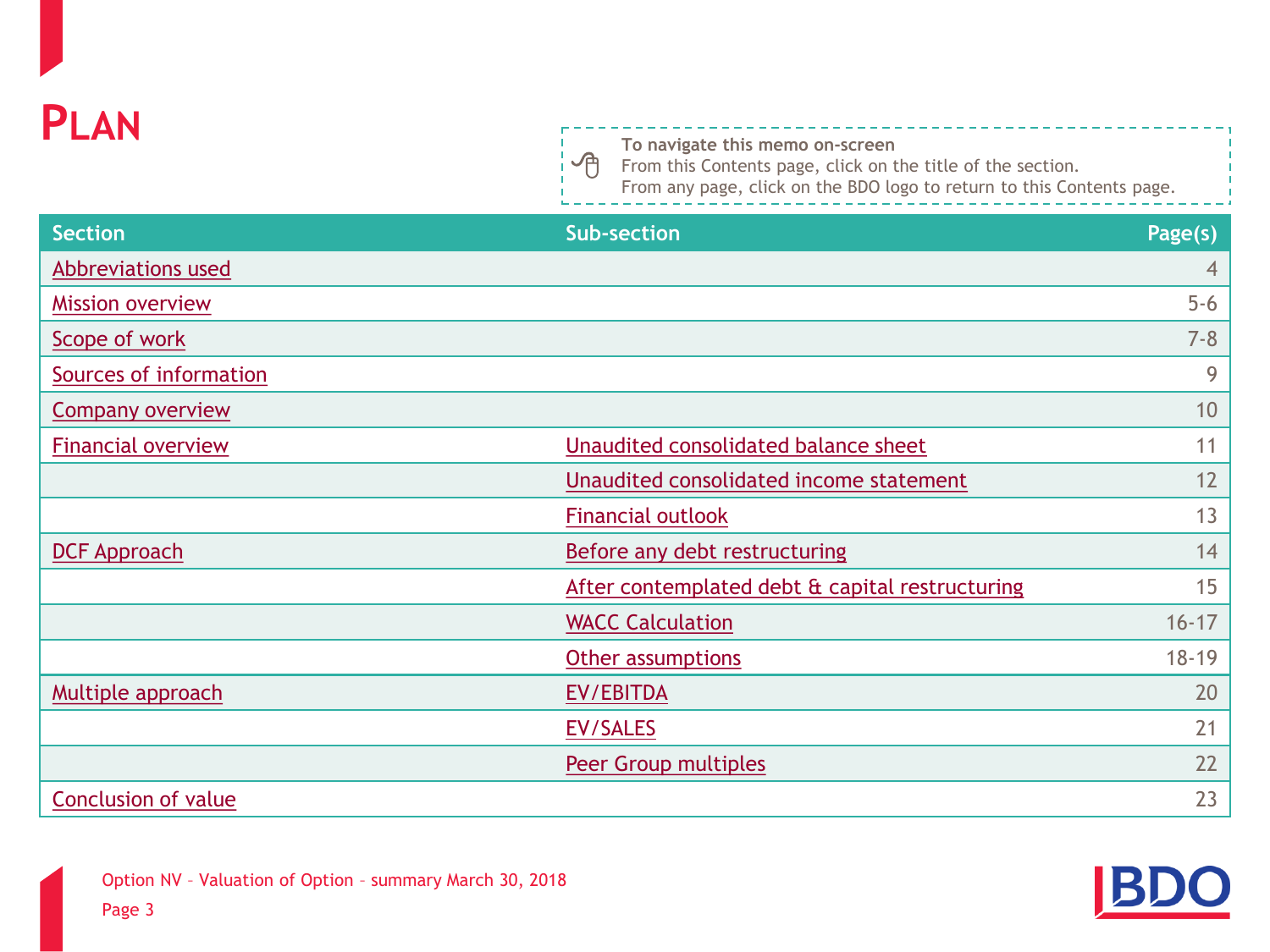#### <span id="page-3-0"></span>**ABBREVIATIONS USED**

|  | <b>BDO</b> | <b>BDO Corporate Finance (Belgium)</b> |  |  |
|--|------------|----------------------------------------|--|--|
|--|------------|----------------------------------------|--|--|

- CAPM Capital Asset Pricing Model
- **DCF Discounted Cash-Flow**
- E Earnings
- **EBIT Earnings Before Interest and Taxes**
- EBITDA Earnings Before Interest, Taxes, Depreciation and Amortization
- EUR Euro
- EV Enterprise Value
- **FTE** Full Time Equivalent
- K Thousand (e.g. KEUR: Thousand Euros)
- M Million (e.g. MEUR: Million Euros)
- **P** Price
- S<sub>ales</sub>
- **SFP** Small Firm Premium
- WACC Weighted Average Cost of Capital

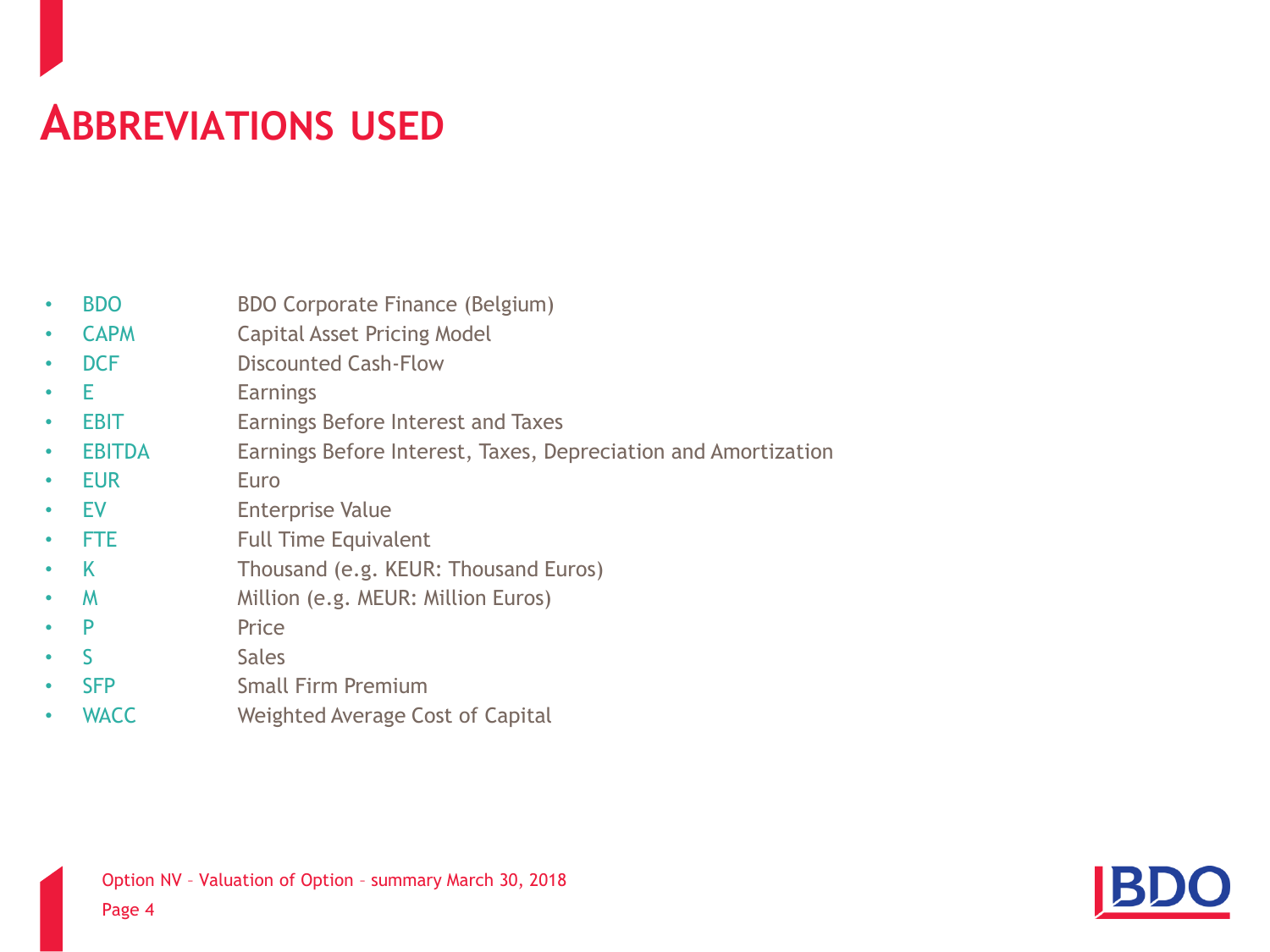#### <span id="page-4-0"></span>**MISSION OVERVIEW**

- Mission realized by BDO Corporate Finance Belgium (hereafter « BDO ») for the management of Option NV, in accordance with the terms of our engagement letter dated 13 October 2017
- Valuation of 100% of the equity of Option NV (here after «Option», as at 31 December 2017:
	- Value: estimation of a market price at a particular time based on internal and external business information
	- Price: amount resulting from a negotiation between a buyer and a seller during a business transaction
- Fairness opinion report prepared for the management of Option NV in the context of a merger with Crescent NV (no other use allowed without the prior consent in writing of BDO). You informed us that the merger is contemplated in the context of a financial rescue operation for Option NV as Option has no viable future on a stand alone basis and that the further support of the major shareholders is made conditional upon the contemplated transaction.
- « Going concern » value (assuming business continuity and not, for example, a situation of liquidation or takeover) and « stand-alone » assumption (no consideration of potential synergies) but after due consideration that the company will benefit from the listing of the acquirer whereby the usual discount for lack of marketability of no listed shares is n this context neglected.

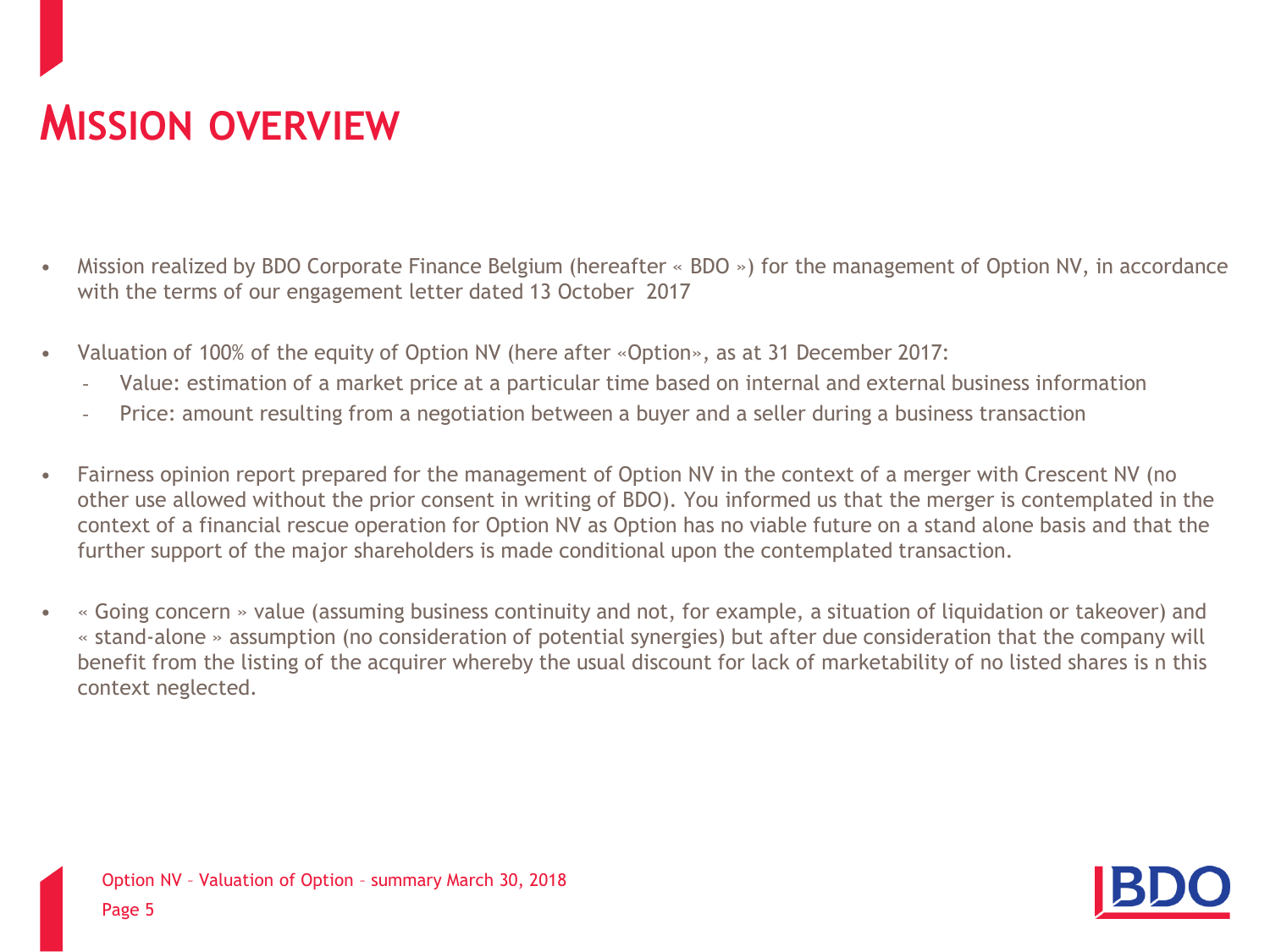# <span id="page-5-0"></span>**MISSION OVERVIEW (CONT'D)**

- Principal steps of our valuation work:
	- Discussions with management of Option NV
	- Analysis of various corporate documents, including historical and prospective financial information with respect to the main subsidiaries of Crescent
	- Research and analysis of relevant industry, economic and market data
	- Application of the DCF and multiples methods to develop estimates of fair market value of Option
- Valuation work carried out in the period from 21 November 2017 to 30 March 2018 (memorandum not updated since that date) based on information and explanations made available to us during this period by the management of Option NV
- Amounts in EUR unless stated otherwise

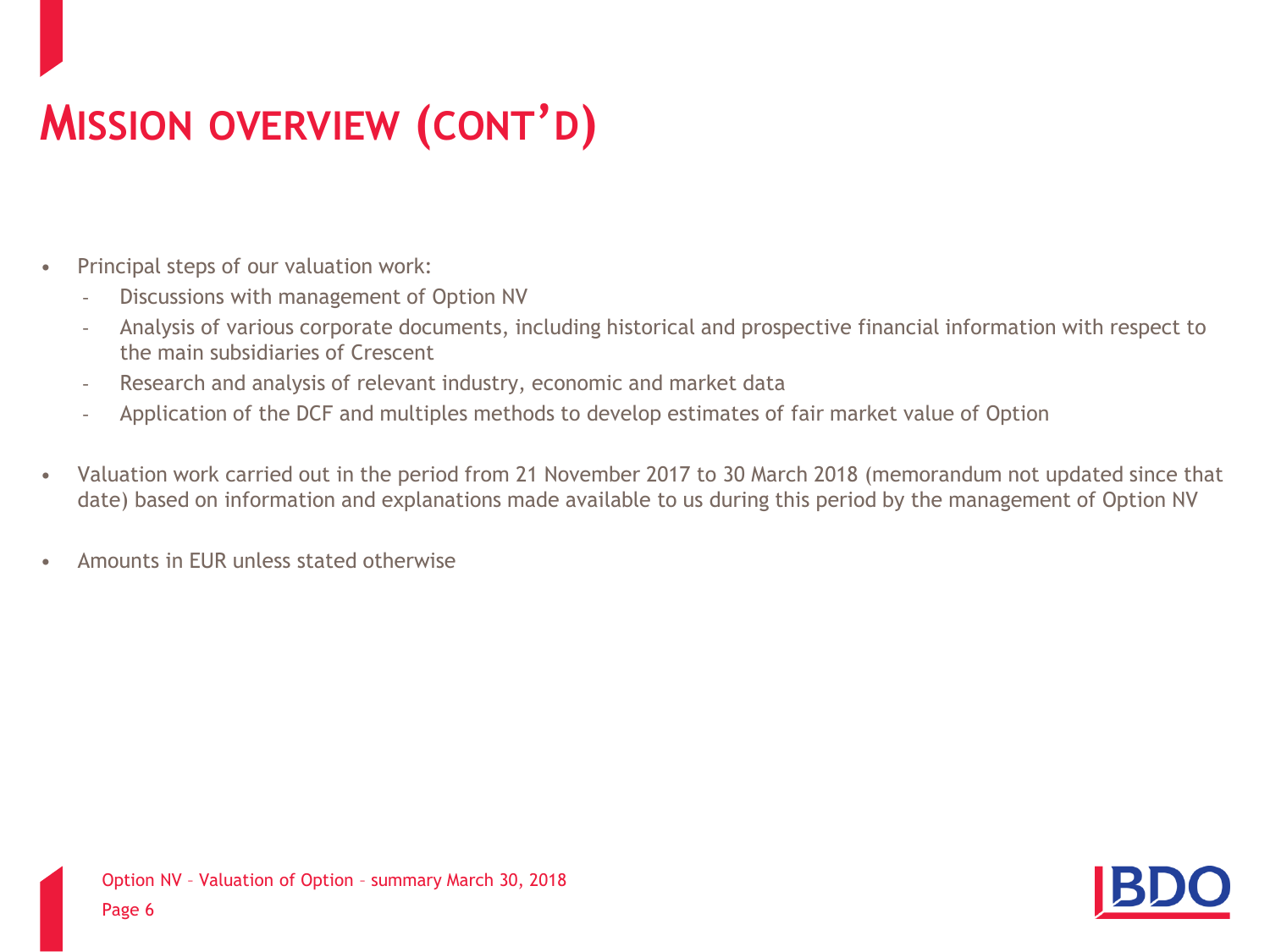#### <span id="page-6-0"></span>**SCOPE OF WORK**

- Our work in connection with this assignment is of a different nature to that of an audit. Our valuation analysis and recommendations of value are based on historical and prospective information and financial data provided by the management of Option, discussions with the said management and publicly available information. We have not sought to verify the accuracy and completeness of the data or the information and explanations provided by the management o Option. Furthermore, we understand that any prospective information provided is based on expectations of competitive and economic environments as they may impact the future operations, and the management of Option have consistently applied key assumptions during the estimation period and not omitted any factors that may be relevant. In addition, the management understand that any such omissions or misstatements may materially affect our views on valuation.
- This Report was prepared on the specific instructions of the management of Option NV, solely for the purpose described before, and should not be relied upon for any other purpose. It should not be quoted, referred to or shown to any other parties, without our prior consent in writing. BDO assumes no responsibility whatsoever in respect of or arising out of or in connection with the contents of this Report to parties other than the Management. If others choose to rely in any way on the contents of this Report, they do so entirely at their own risk.
- Our valuation work was carried out in the period from 21 November 2017 to 30 March 2018 and our Report reflects the information and explanations made available to us during this period by the management of Option. We have not updated our work since that date. In these circumstances, we may not be aware of all facts or information that you may regard as relevant.

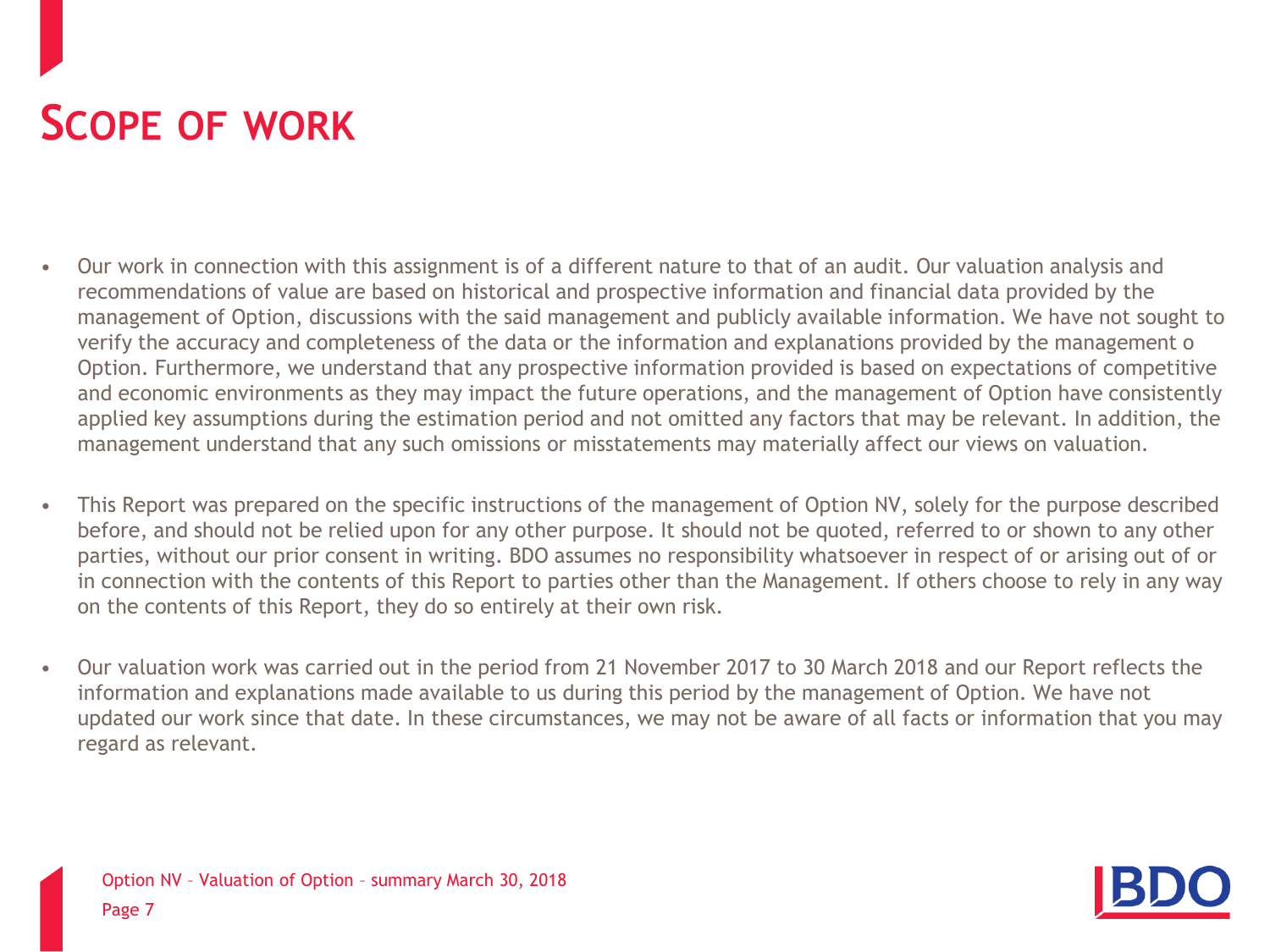# <span id="page-7-0"></span>**SCOPE OF WORK (CONT'D)**

• This Report was prepared on the basis of the sources of information listed in the following section. BDO has relied upon written representation provided by the management of Option that the facts stated in this Report, so far as they are aware of, are accurate in all material respects and that they are not aware of any material matters relevant to our terms of reference which have been excluded.

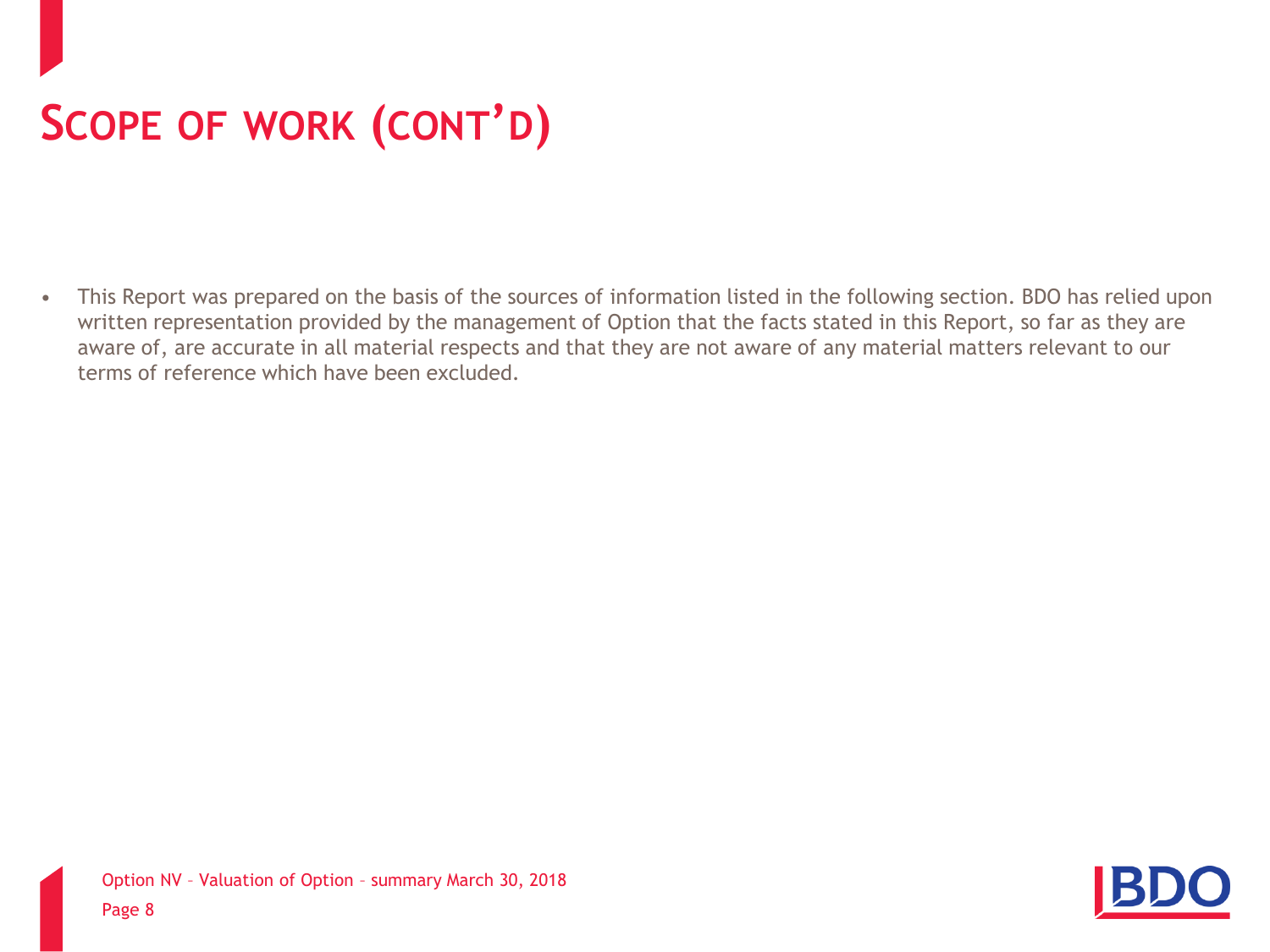#### **SOURCES OF INFORMATION**

- Principal sources of information :
	- Public information available on the company
	- [Unaudited] 'Option Report Full Year 2017 Results'
	- The February 2018version od a 3 years' business plan [OPTION Budget18 V 20181902]
	- Detail of the contemplated capital restructuring (Contribution of Crescent NV shares and debt conversions)
	- Discussions with the management of Option NV
- Information accepted as proper representations Option' s operations, without investigating the accuracy or completeness of the data provided to us.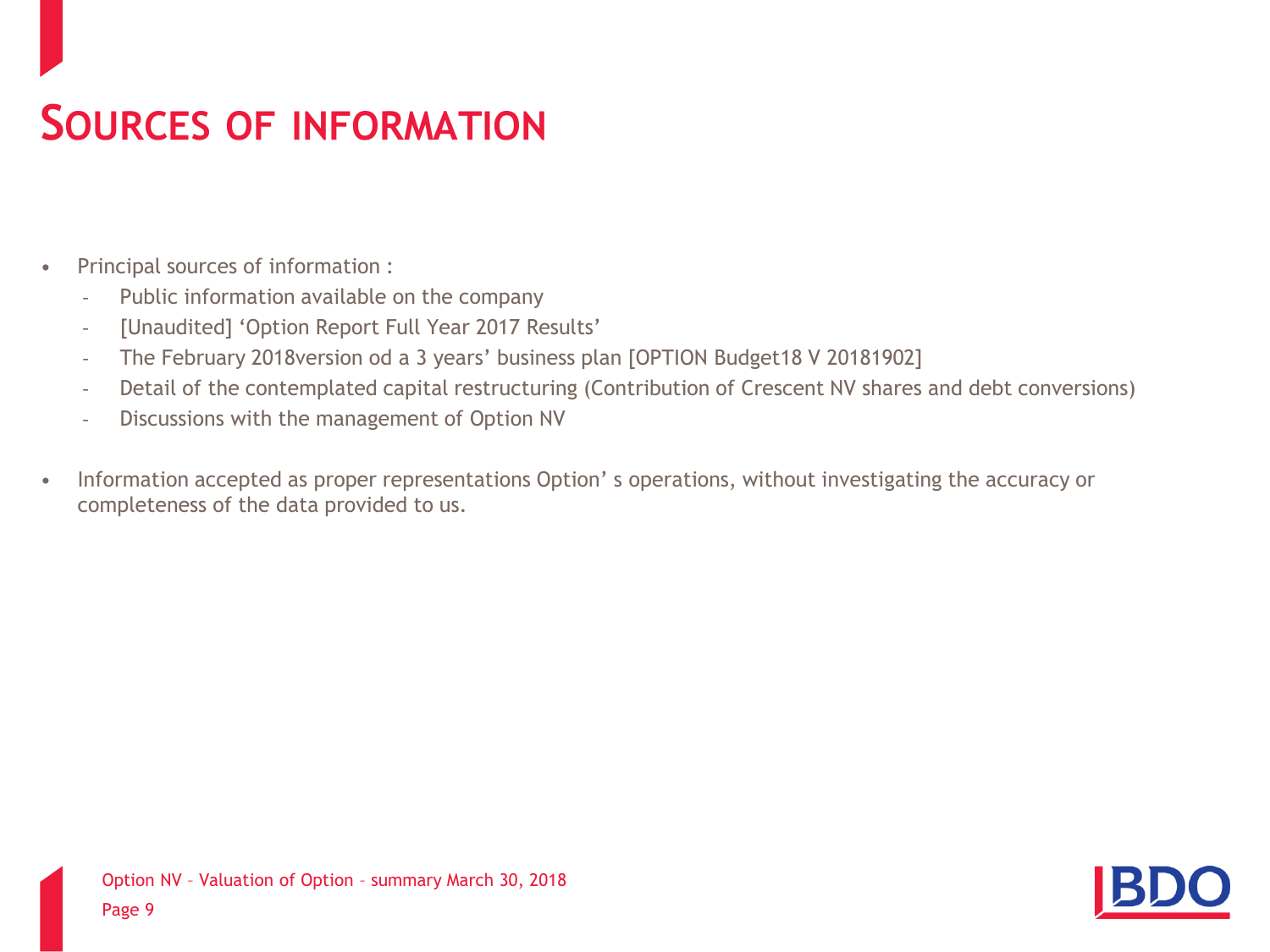#### **COMPANY OVERVIEW**

- Otion NV is a publicly quoted technology company, headquartered in Leuven, Belgium. Option originally specializes in the design, development, production and commercialization of broadband wireless technology devices. After years of significant financial difficulties, the company shifted its focus to wireless solutions enabling Machine to Machine (M2M) communication. The company is presently pursuing a drastic restructuring plan with the view of allowing a complete turn-around. Within the framework of this turn-around, a merger with Crescent NV is contemplated along with a further reduction of the company indebtedness through conversions of old bonds and other bridge loans.
- The contemplated restructuring measures were considered as essential to the survival of the company.

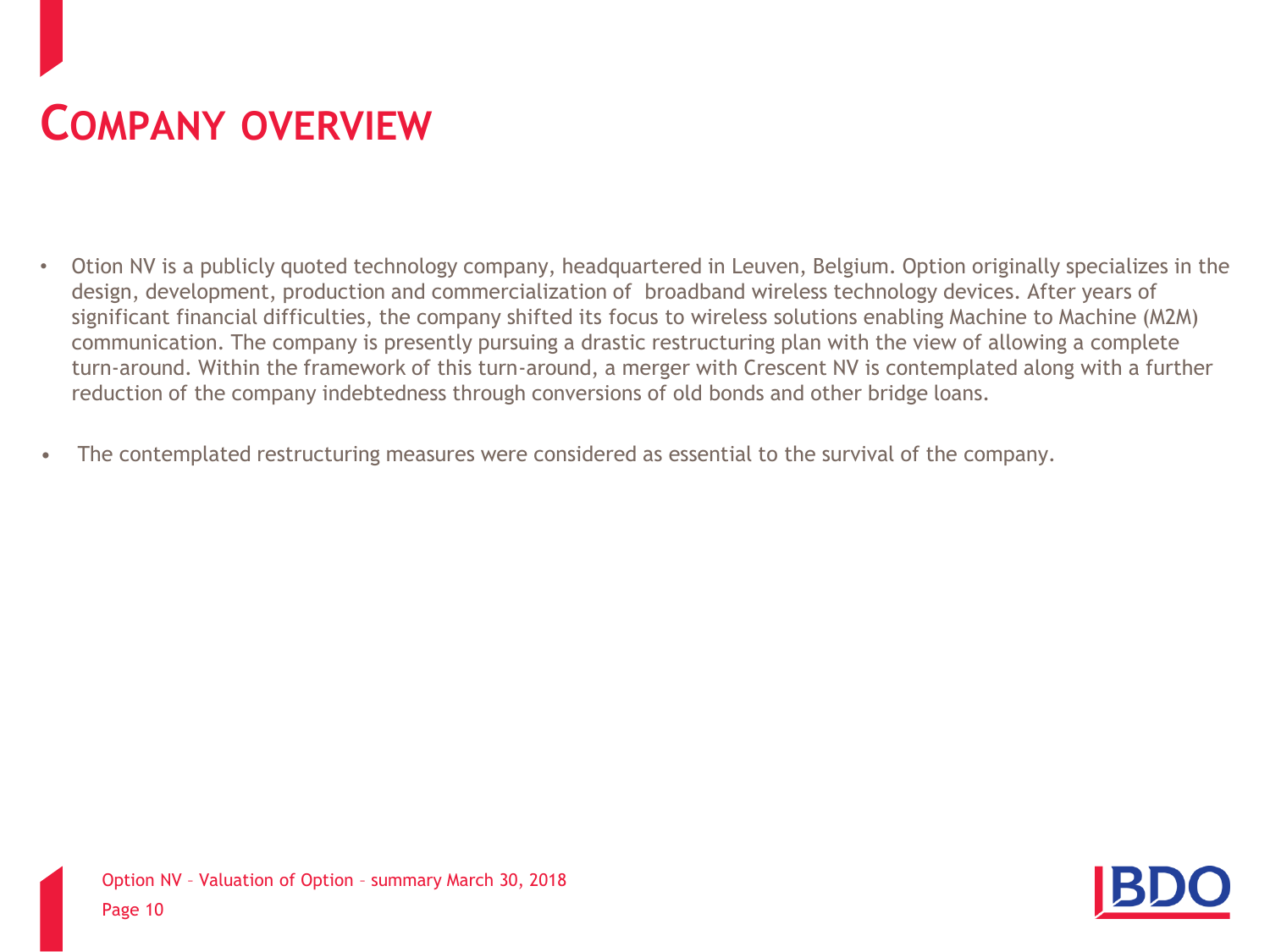#### <span id="page-10-0"></span>**FINANCIAL OVERVIEW**

#### **UNAUDITED CONSOLIDATED BALANCE SHEET AS OF 31/12/2017**

|                                      |             | Dec 31, 2017 Dec 31, 2016 |
|--------------------------------------|-------------|---------------------------|
| <b>Assets</b>                        |             |                           |
| Intangible assets                    | 86          | 427                       |
| Property, plant and equipment        | 23          | 20                        |
| Other financial assets               | $\mathbf 1$ | 137                       |
| Other non current assets             | 45          | 9                         |
| Total non-current assets             | 155         | 593                       |
| Inventories                          | 432         | 619                       |
| Trade and other receivables          | 780         | 1.103                     |
| Cash and cash equivalents            | 480         | 774                       |
| Income tax receivable                | 15          | 19                        |
| <b>Total current assets</b>          | 1.707       | 2.515                     |
| <b>Total assets</b>                  | 1.862       | 3.108                     |
| Liabilities and shareholers' value   |             |                           |
| Equity                               | $-13.957$   | $-35.098$                 |
| Financial debt                       | 7.438       | 27.076                    |
| Provisions                           | 138         |                           |
| <b>Total non-current liabilities</b> | 7.576       | 27.076                    |
| Financial debt                       | 1.784       | 1.984                     |
| Trade and other payables             | 5.174       | 7.481                     |
| Provisions                           | 191         | 422                       |
| Taxes payable                        | 1.094       | 1.243                     |
| <b>Total current liabilities</b>     | 8.243       | 11.130                    |
| Total liabilities and shareholders   | 1.862       | 3.108                     |

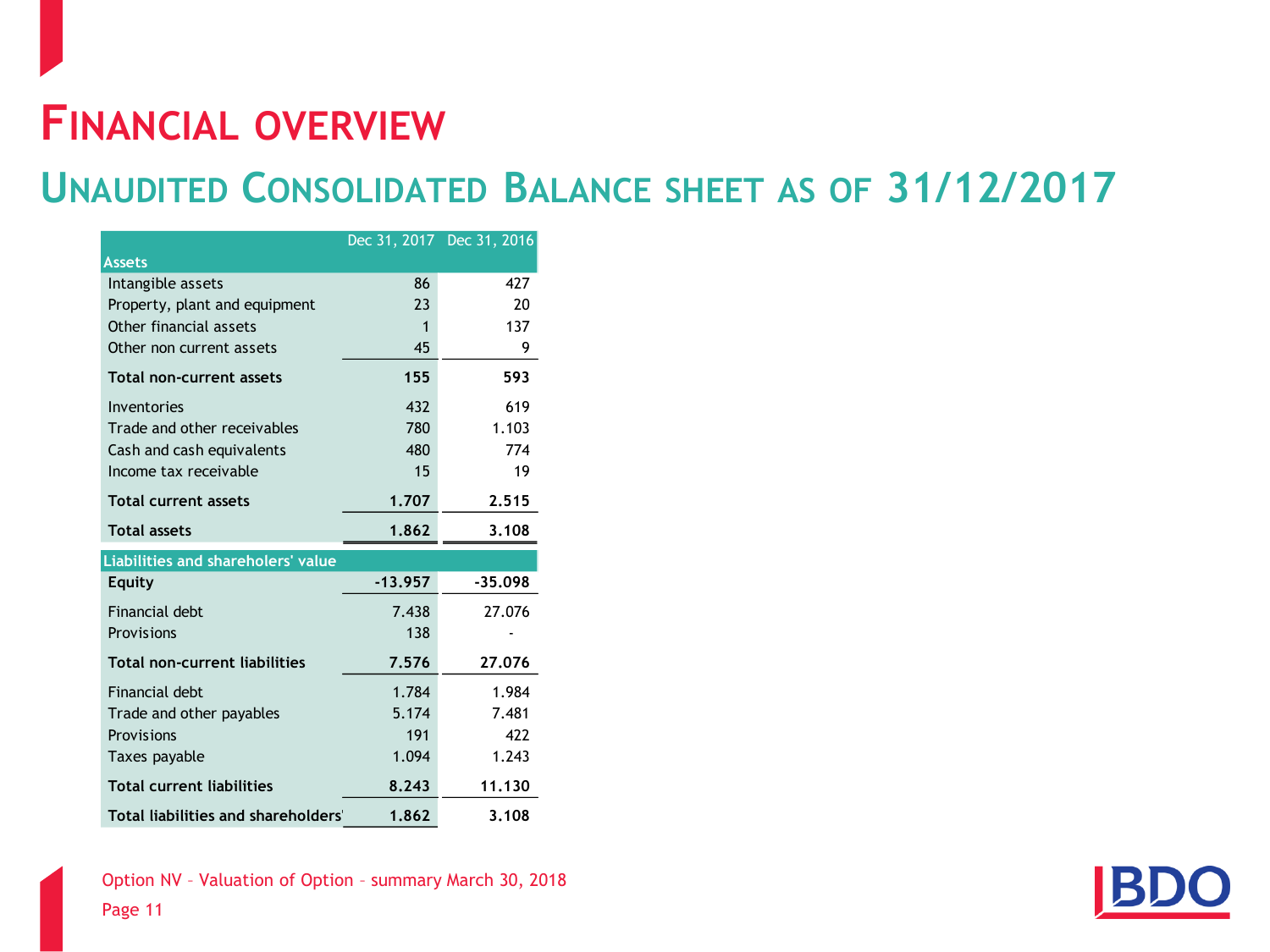#### <span id="page-11-0"></span>**FINANCIAL OVERVIEW**

#### **UNAUDITED CONSOLIDATED INCOME STATEMENT**

| 5.246<br>4.210<br>Revenue<br>5.246<br>4.210<br>Product revenue<br>$-2.546$<br>$-2.297$<br>Cost of products sold<br>2.700<br>1.913<br><b>Gross Margin</b><br>$-1.866$<br>Research and development<br>$-2.673$<br>$-690$<br>$-1.394$<br>Sales, marketing & reoyalty expenses<br>$-2.079$<br>General and administrative expenses<br>$-3.435$<br>$-4.635$<br>$-7.502$<br><b>Total Operating expenses</b><br>$-1.935$<br>$-5.589$<br>Profit/ (loss from operations)<br>1.315<br>499<br>Deprexciation, amortization and impairment losses<br>$-1.436$<br><b>EBITDA</b><br>$-4.274$<br>$-1.935$<br>$-5.589$<br><b>Result from operations</b><br>Finance costs<br>$-298$<br>$-3.013$<br>1.274<br>Finance income<br>340<br><b>Finance result net</b><br>976<br>$-2.673$<br>$-959$<br>$-8.262$<br>Profit/(loss) before income tax<br>Income tax benefits / (expenses)<br>Net result of the period<br>$-959$<br>$-8.261$<br>Result of the discontinued operations<br>340 | For the year ended 31 December                                     | 2017   | 2016     |
|---------------------------------------------------------------------------------------------------------------------------------------------------------------------------------------------------------------------------------------------------------------------------------------------------------------------------------------------------------------------------------------------------------------------------------------------------------------------------------------------------------------------------------------------------------------------------------------------------------------------------------------------------------------------------------------------------------------------------------------------------------------------------------------------------------------------------------------------------------------------------------------------------------------------------------------------------------------|--------------------------------------------------------------------|--------|----------|
|                                                                                                                                                                                                                                                                                                                                                                                                                                                                                                                                                                                                                                                                                                                                                                                                                                                                                                                                                               |                                                                    |        |          |
|                                                                                                                                                                                                                                                                                                                                                                                                                                                                                                                                                                                                                                                                                                                                                                                                                                                                                                                                                               |                                                                    |        |          |
|                                                                                                                                                                                                                                                                                                                                                                                                                                                                                                                                                                                                                                                                                                                                                                                                                                                                                                                                                               |                                                                    |        |          |
|                                                                                                                                                                                                                                                                                                                                                                                                                                                                                                                                                                                                                                                                                                                                                                                                                                                                                                                                                               |                                                                    |        |          |
|                                                                                                                                                                                                                                                                                                                                                                                                                                                                                                                                                                                                                                                                                                                                                                                                                                                                                                                                                               |                                                                    |        |          |
|                                                                                                                                                                                                                                                                                                                                                                                                                                                                                                                                                                                                                                                                                                                                                                                                                                                                                                                                                               |                                                                    |        |          |
|                                                                                                                                                                                                                                                                                                                                                                                                                                                                                                                                                                                                                                                                                                                                                                                                                                                                                                                                                               |                                                                    |        |          |
|                                                                                                                                                                                                                                                                                                                                                                                                                                                                                                                                                                                                                                                                                                                                                                                                                                                                                                                                                               |                                                                    |        |          |
|                                                                                                                                                                                                                                                                                                                                                                                                                                                                                                                                                                                                                                                                                                                                                                                                                                                                                                                                                               |                                                                    |        |          |
|                                                                                                                                                                                                                                                                                                                                                                                                                                                                                                                                                                                                                                                                                                                                                                                                                                                                                                                                                               |                                                                    |        |          |
|                                                                                                                                                                                                                                                                                                                                                                                                                                                                                                                                                                                                                                                                                                                                                                                                                                                                                                                                                               |                                                                    |        |          |
|                                                                                                                                                                                                                                                                                                                                                                                                                                                                                                                                                                                                                                                                                                                                                                                                                                                                                                                                                               |                                                                    |        |          |
|                                                                                                                                                                                                                                                                                                                                                                                                                                                                                                                                                                                                                                                                                                                                                                                                                                                                                                                                                               |                                                                    |        |          |
|                                                                                                                                                                                                                                                                                                                                                                                                                                                                                                                                                                                                                                                                                                                                                                                                                                                                                                                                                               |                                                                    |        |          |
|                                                                                                                                                                                                                                                                                                                                                                                                                                                                                                                                                                                                                                                                                                                                                                                                                                                                                                                                                               |                                                                    |        |          |
|                                                                                                                                                                                                                                                                                                                                                                                                                                                                                                                                                                                                                                                                                                                                                                                                                                                                                                                                                               |                                                                    |        |          |
|                                                                                                                                                                                                                                                                                                                                                                                                                                                                                                                                                                                                                                                                                                                                                                                                                                                                                                                                                               |                                                                    |        |          |
|                                                                                                                                                                                                                                                                                                                                                                                                                                                                                                                                                                                                                                                                                                                                                                                                                                                                                                                                                               |                                                                    |        |          |
|                                                                                                                                                                                                                                                                                                                                                                                                                                                                                                                                                                                                                                                                                                                                                                                                                                                                                                                                                               |                                                                    |        |          |
|                                                                                                                                                                                                                                                                                                                                                                                                                                                                                                                                                                                                                                                                                                                                                                                                                                                                                                                                                               | Net result of the period attributable to the owners of the company | $-959$ | $-7.921$ |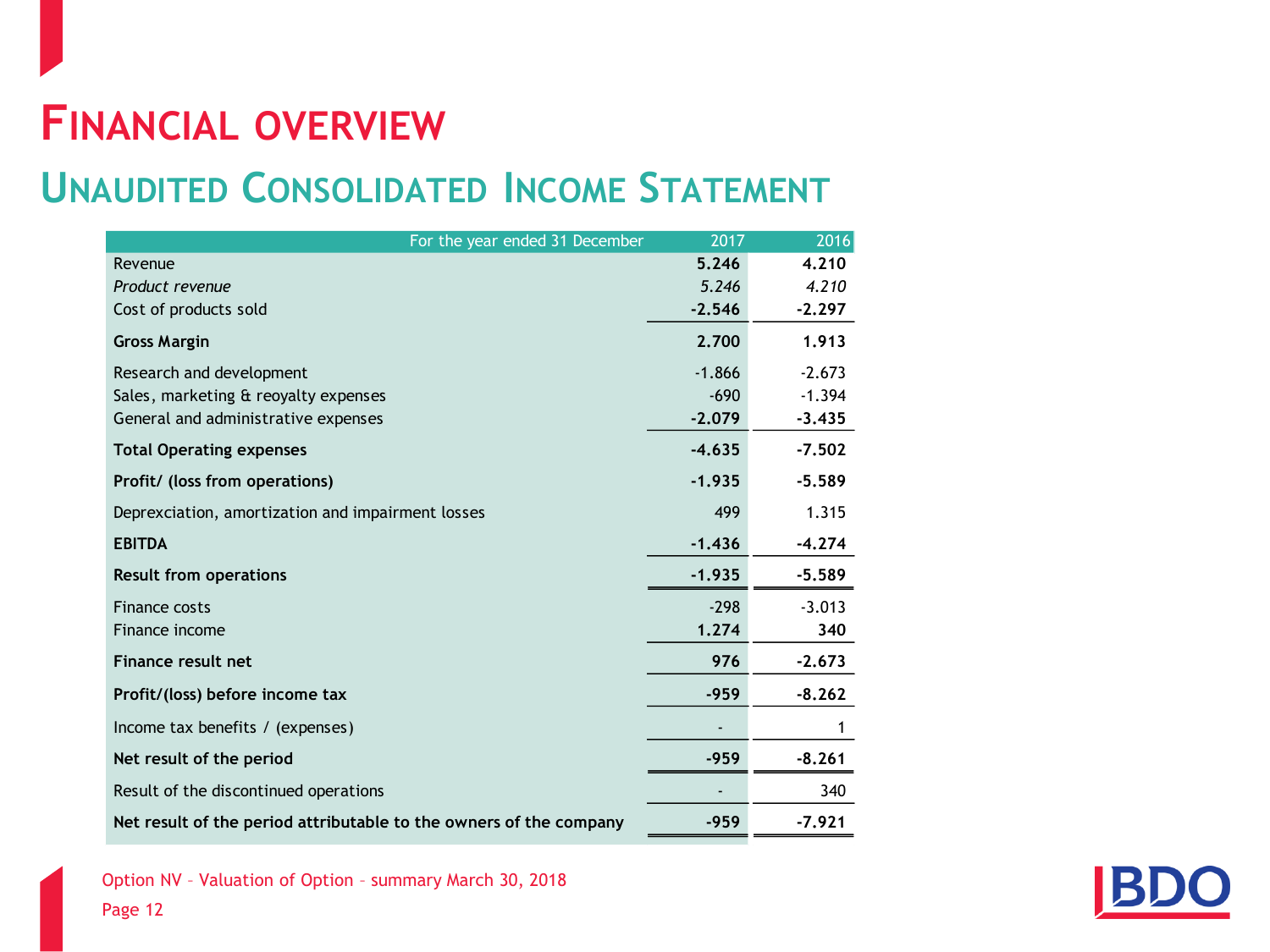#### **FINANCIAL OVERVIEW FINANCIAL OUTLOOK**

|                                                  | <b>Actual</b> |          | <b>Business plan</b> |          |
|--------------------------------------------------|---------------|----------|----------------------|----------|
| For the year ended 31 December                   | 2017          | 2018     | 2019                 | 2020     |
| Revenue                                          | 5.246         | 5.862    | 6.579                | 7.400    |
| Product revenue                                  | 5.246         | 5.862    | 6.579                | 7.400    |
| Cost of products sold                            | $-2.546$      | $-2.897$ | $-3.338$             | $-3.845$ |
| <b>Gross Margin</b>                              | 2.700         | 2.965    | 3.241                | 3.555    |
| Operating expenses                               | $-4.635$      | $-3.219$ | $-2.819$             | $-2.822$ |
| Profit/ (loss from operations)                   | $-1.935$      | $-254$   | 422                  | 733      |
| Depreciation, amortization and impairment losses | 499           | 91       | 5                    | 5        |
| <b>EBITDA</b>                                    | $-1.436$      | $-163$   | 427                  | 738      |
| <b>Result from operations</b>                    | $-1.935$      | $-254$   | 422                  | 733      |
| Net financial results                            | 976           | $-68$    | $-77$                | $-46$    |
| Non-recurring expenses                           |               | $-218$   |                      |          |
| Profit before tax                                | $-959$        | $-540$   | 345                  | 687      |
| Income tax                                       |               |          |                      |          |
| Profit before tax                                | $-959$        | $-540$   | 345                  | 687      |
| Capex                                            |               |          |                      |          |
|                                                  |               |          |                      |          |
| Change in working capital needs                  |               | $-295$   | $-143$               | $-164$   |

- Figures were extracted from business plans prepared by the management of Option
- No Capex as development costs are not capitalized
- Perpetuity is based upon 2020 + 2% LTGR and EBITDA of the latest period (rounded).
- No Income tax as huge tax recoverable losses available (in excess of 130 MEUR)
- Assumptions for change in working capital were derived from discussions with the management (2 months of sales on average)

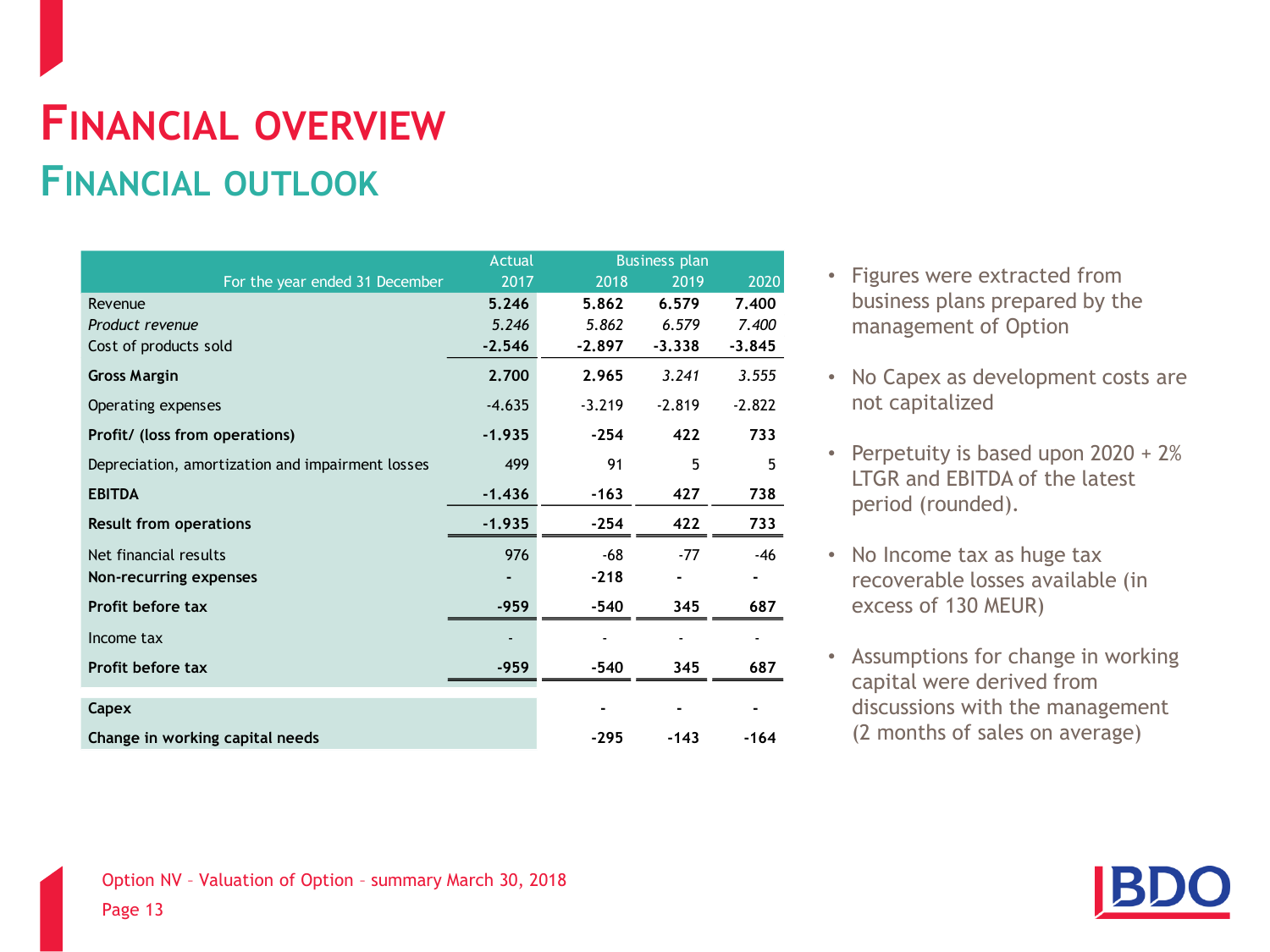# <span id="page-13-0"></span>**DCF Approach – Result –**

**Before any debt restructuring**

|                       |      |        |        |        | <b>WACC</b> |        |        |        |
|-----------------------|------|--------|--------|--------|-------------|--------|--------|--------|
|                       |      | 9,0%   | 10.0%  | 11,0%  | 12,0%       | 13,0%  | 14,0%  | 15,0%  |
|                       | 3,0% | 24.483 | 22.127 | 20.277 | 18.769      | 17.505 | 16.422 | 15.477 |
|                       | 2,5% | 23.680 | 21.556 | 19.856 | 18.449      | 17.255 | 16.223 | 15.317 |
| Long term growth rate | 2,0% | 22.992 | 21.057 | 19.481 | 18.160      | 17.028 | 16.041 | 15.169 |
|                       | 1,5% | 22.396 | 20.618 | 19.147 | 17.900      | 16.821 | 15.874 | 15.032 |
|                       | 1,0% | 21.875 | 20.227 | 18.846 | 17.663      | 16.632 | 15.720 | 14.906 |
|                       |      |        |        |        |             |        |        |        |

**Enterprise value 18.160**

| 480      | Cash                               |
|----------|------------------------------------|
| -500     | Convertible debt                   |
| -678     | Other financial debt               |
| $-6.260$ | Bridge loans                       |
| $-1.784$ | Current installments LT Debt       |
| -325     | RV bridge loans                    |
| -138     | Provision                          |
| $-70$    | Interests payable                  |
| $-2.433$ | Arrears                            |
| $-218$   | Termination indemnity (March 2018) |
|          |                                    |
| 6.234    | <b>Equity value 31-12-2017</b>     |

• The contemplated debt restructuring plan is now finalized and will result in the conversion/contribution of most of the financial debts and accrued interest thereon.

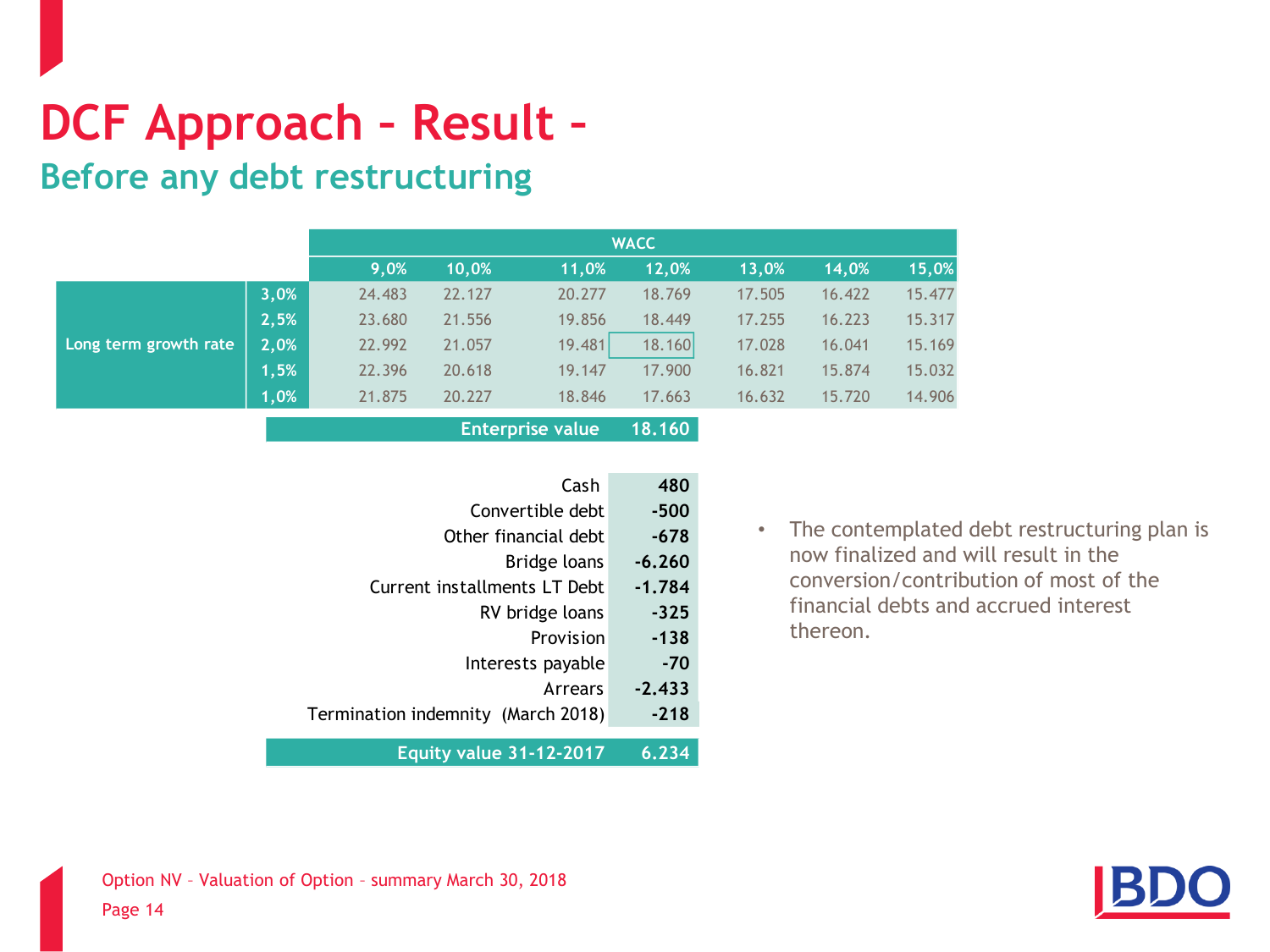# <span id="page-14-0"></span>**DCF Approach – Result –**

#### **After contemplated debt & capital restructuring**

| <b>Enterprise value</b>            | 18.160   | <b>Commited</b><br>conversion | <b>Additional brigde</b><br>committed for<br>conversion | 18.160   |
|------------------------------------|----------|-------------------------------|---------------------------------------------------------|----------|
|                                    |          |                               |                                                         |          |
| Cash                               | 480      |                               | 1.683                                                   | 2.163    |
| Convertible debt                   | $-500$   | 500                           |                                                         | ۰        |
| Other financial debt               | $-678$   | 678                           |                                                         |          |
| Bridge loans                       | $-6.260$ | 6.260                         |                                                         |          |
| Current installments LT Debt       | $-1.784$ | 1.784                         |                                                         |          |
| RV bridge loans                    | $-325$   | 325                           |                                                         |          |
| Provision                          | $-138$   |                               |                                                         | $-138$   |
| Interests payable                  | $-70$    | 70                            |                                                         |          |
| Arrears                            | $-2.433$ |                               |                                                         | $-2.433$ |
| Termination indemnity (March 2018) | $-218$   |                               |                                                         | $-218$   |
| <b>Equity value 31-12-2017</b>     | 6.234    | 9.617                         | 1.683                                                   | 17.534   |

The additional conversion is due to additional bridge financing during the first quarter 2018. From the total contribution of 11.300 KEUR, 9,617 KEUR (committed conversion) is included in the balance sheet as of December 31, 2017.

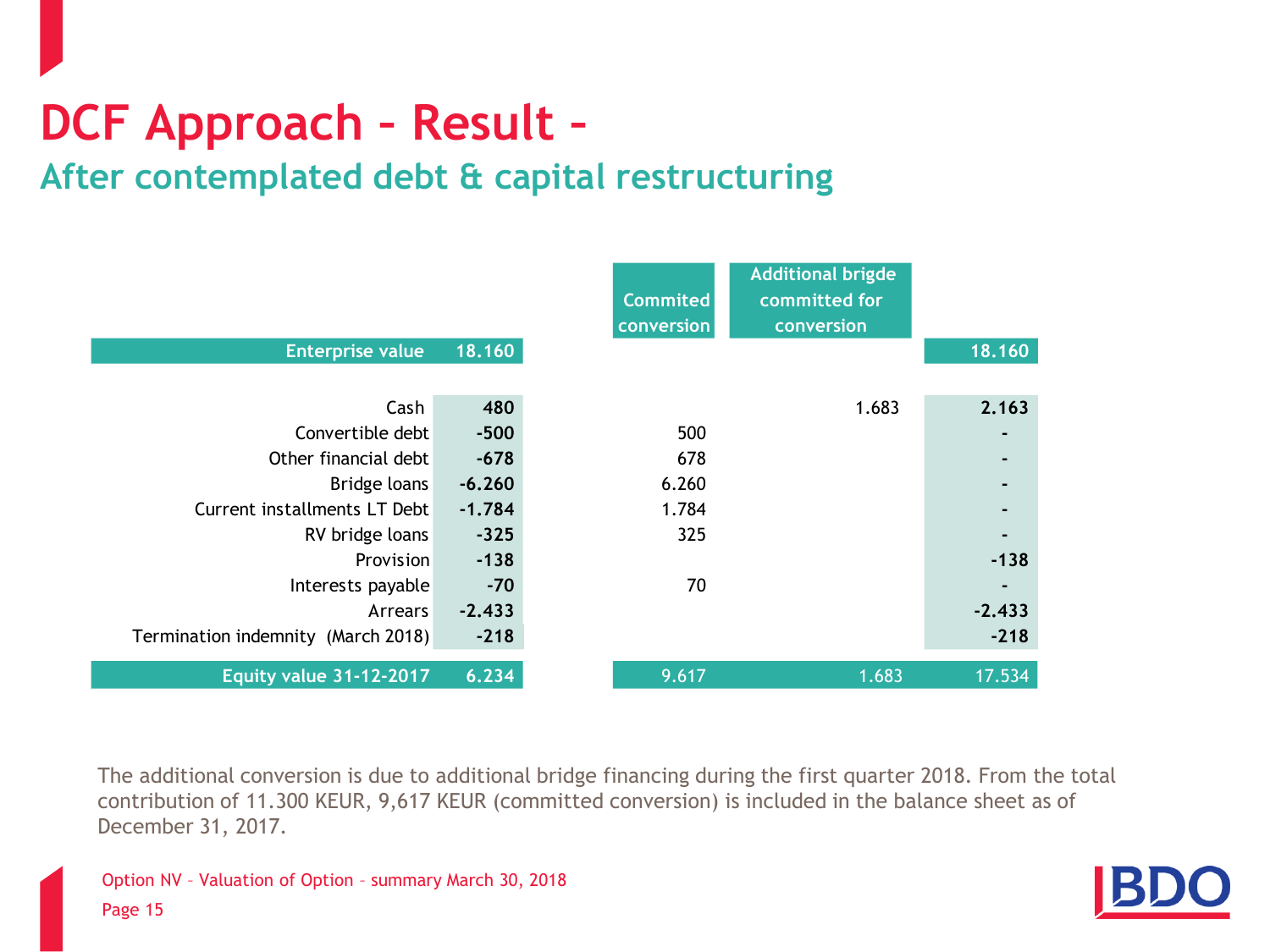# <span id="page-15-0"></span>**DCF Approach – WACC calculation**

| <b>Tax rate</b>           | 30%   | <b>E/D</b> ratio                                                  |
|---------------------------|-------|-------------------------------------------------------------------|
|                           |       |                                                                   |
| <b>Riskfree Rate</b>      |       | 1,72% Olo 30 years                                                |
| <b>Market premium</b>     |       | 7,13% DegroofPetercam 12/2017                                     |
| <b>Beta unlevered</b>     |       | 74,5% Zenitel regional peers unlevered 5 years' horizon           |
| <b>Beta levered</b>       | 83,0% |                                                                   |
| <b>Small Firm Premium</b> |       | 6% note: Ibbotson approach lowest market cap companies => $6,3\%$ |
|                           |       |                                                                   |
| <b>COE</b>                | 13,6% | 86%                                                               |
|                           |       |                                                                   |
| <b>Gross cost of Debt</b> |       | 4,9% 20 year european B+ rated composite Corporate Bonds          |
| Net of tax (30%)          | 3,4%  |                                                                   |
|                           |       |                                                                   |
| Gearing (D/D+E)           | 16%   | 14%                                                               |
|                           |       |                                                                   |
| <b>WACC</b>               | 12,0% |                                                                   |
|                           |       |                                                                   |
| <b>LT Growth rate</b>     | 2%    |                                                                   |

Tax rate considered is the rate applicable for financial year 2018

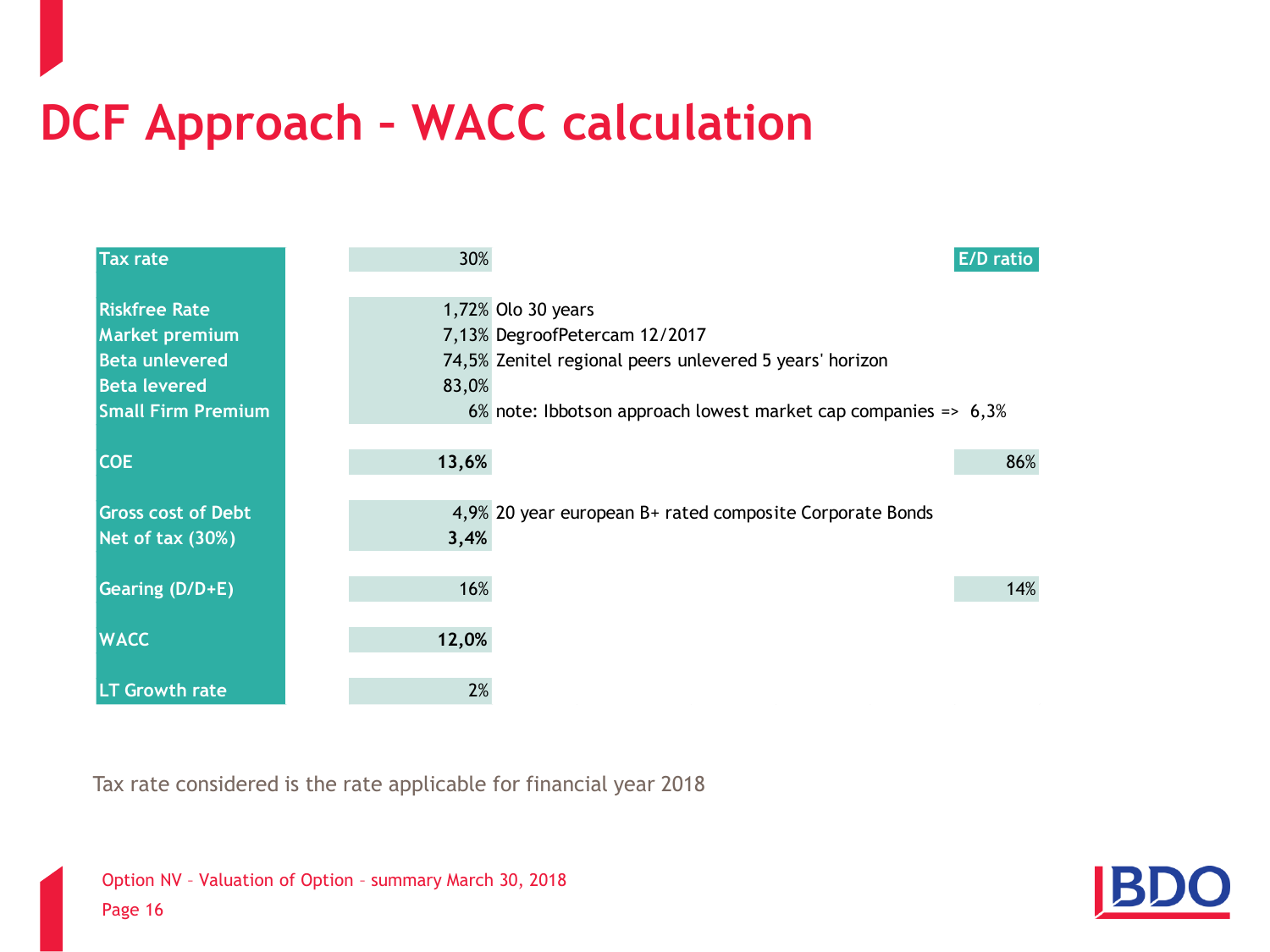#### **DCF Approach – WACC calculation Gearing & Beta benchmark**

Created : 04 Dec 2017

#### Betas for Zenitel NV

|                                       |               |                |                        |         | <b>Levered Beta</b> |         |         | <b>Unlevered Beta</b> |         |             | In local cur      |           |           |
|---------------------------------------|---------------|----------------|------------------------|---------|---------------------|---------|---------|-----------------------|---------|-------------|-------------------|-----------|-----------|
| <b>Company</b>                        | <b>EfCode</b> | <b>Country</b> | <b>Reference Index</b> | 1-Year  | 3-Year              | 5-Year  | 1-Year  | 3-Year                | 5-Year  | <b>Debt</b> | <b>Market cap</b> | $D/(D+E)$ | $E/(D+E)$ |
| <b>Zenitel NV</b>                     | 30029EB       | <b>BEL</b>     | <b>BEL 20</b>          | 0,18    | 0,25                | 0,20    | 0,28    | 0,40                  | 0,31    | 2.395       | 44.876            | 5,1%      | 94,9%     |
| <b>Peer Median</b>                    |               |                |                        | 0,61    | 0,78                | 0,78    | 0,62    | 0,65                  | 0,75    |             |                   |           |           |
| <b>LM Ericsson Telefon AB</b>         | 01439SS       | <b>SWE</b>     | OMXS30                 | 1,88    | 0,99                | 1,02    | 2,01    | 1,06                  | 1,09    | 31.043      | 173.262           | 15,2%     | 84,8%     |
| <b>Grupo Ezentis SA</b>               | 20124EE       | <b>ESP</b>     | <b>IBEX 35</b>         | 1,08    | 1,29                | 1,23    | 0,75    | 0,89                  | 0,85    | 118.245     | 153.174           | 43,6%     | 56,4%     |
| Nokia Oyj                             | 90006SF       | <b>FIN</b>     | OMXH <sub>25</sub>     | 1,67    | 1,23                | 1,50    | 1,97    | 1,46                  | 1,77    | 3.845       | 23.651            | 14,0%     | 86,0%     |
| <b>Ascom Holding AG</b>               | 30008ES       | <b>CHE</b>     | <b>SMI</b>             | 0,60    | 0,78                | 0,81    | 0,62    | 0,80                  | 0,83    | 25.100      | 843.695           | 2,9%      | 97,1%     |
| <b>NextGenTel Holding ASA</b>         | 30301SN       | <b>NOR</b>     | <b>OBX</b>             | 0,09    | 0,22                |         | 0,06    | 0,15                  |         | 237.343     | 444.399           | 34,8%     | 65,2%     |
| <b>Telefonica Deutschland Holding</b> | 40700ED       | <b>DEU</b>     | <b>DAX 30</b>          | 0,73    | 0,81                | 0,71    | 0,61    | 0,67                  | 0,59    | 2.259       | 11.690            | 16,2%     | 83,8%     |
| <b>Millicom International Cellula</b> | 30041EB       | <b>LUX</b>     | OMXS30                 | 0,61    | 0,86                | 0,89    | 1,96    | N/M                   | N/M     | 35.439      | 54.989            | 39,2%     | 60,8%     |
| Bredband2 i Skandinavien AB           | 30454SS       | <b>SWE</b>     | OMXS30                 | 0,29    | 0,20                | 0,15    | 0,31    | 0,21                  | 0,16    | 5.998       | 713.690           | 0,8%      | 99,2%     |
| <b>Option NV</b>                      | 30109EB       | <b>BEL</b>     | <b>BEL 20</b>          | N/M     | $-0,35$             | $-0,13$ | $-0,22$ | $-0,13$               | $-0,05$ | 8.250       | 16.981            | 32,7%     | 67,3%     |
| RTX A/S                               | 30230SD       | <b>DNK</b>     | OMXC20                 | 0,58    | 0,82                | 0,72    | 0,64    | 0,91                  | 0,80    | ۰.          | 1.359.116         | 0,0%      | 100,0%    |
| Doro AB                               | 30234SS       | <b>SWE</b>     | OMXS30                 | 0,01    | 0,71                | 0,78    | 0,01    | 0,63                  | 0,69    | ٠           | 1.076.113         | 0,0%      | 100,0%    |
| <b>Iliad SA</b>                       | 30867EF       | <b>FRA</b>     | <b>CAC 40</b>          | 0,80    | 0,58                | 0,48    | 0,73    | 0,53                  | 0,44    | 1.923       | 11.519            | 14,3%     | 85,7%     |
| <b>IndigoVision Group plc</b>         | 31866EX       | <b>GBR</b>     | <b>BATS UK 100</b>     | $-0,08$ | 0,27                | 0,20    | 0,00    | 0,01                  | 0,01    |             | 9                 | 0,0%      | 100,0%    |
| <b>ADVA AG Optical Networking</b>     | 30318ED       | <b>DEU</b>     | <b>DAX 30</b>          | 1,85    | 0,94                | 0,89    | 2,06    | 1,04                  | 0,98    | 50          | 293               | 14,6%     | 85,4%     |
| <b>Manx Telecom Plc</b>               | 40287EX       | <b>GBR</b>     | <b>BATS UK 100</b>     | $-0,20$ | $-0,05$             |         | $-0,17$ | $-0,04$               |         | 69          | 222               | 23,8%     | 76,2%     |
|                                       |               |                |                        |         |                     |         |         |                       | Median  |             |                   | 14,4%     | 85,6%     |

**Copyright © 2017 - Infront Analytics - All Rights Reserved Gearing 16,9%**

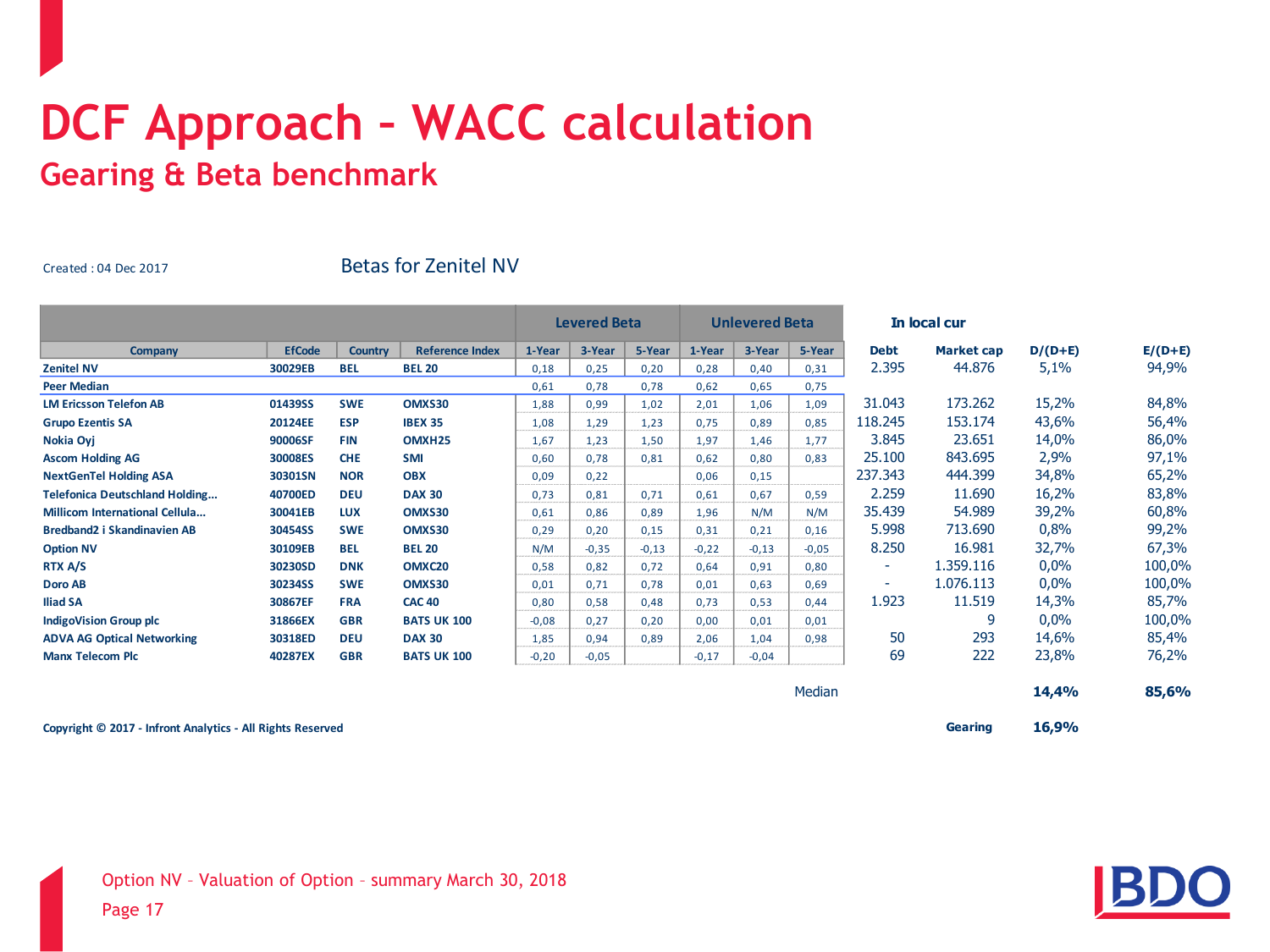# <span id="page-17-0"></span>**DCF Approach – Other assumptions 1/2**

- EBITDA figures of from the business plans 2018-2020 as prepared by the management
- We added the following assumptions:
	- 1. Working capital assumptions: 2 months of sales
	- 2. Capex: no capex! No R&D capitalized nor any CAPEX in tangible assets

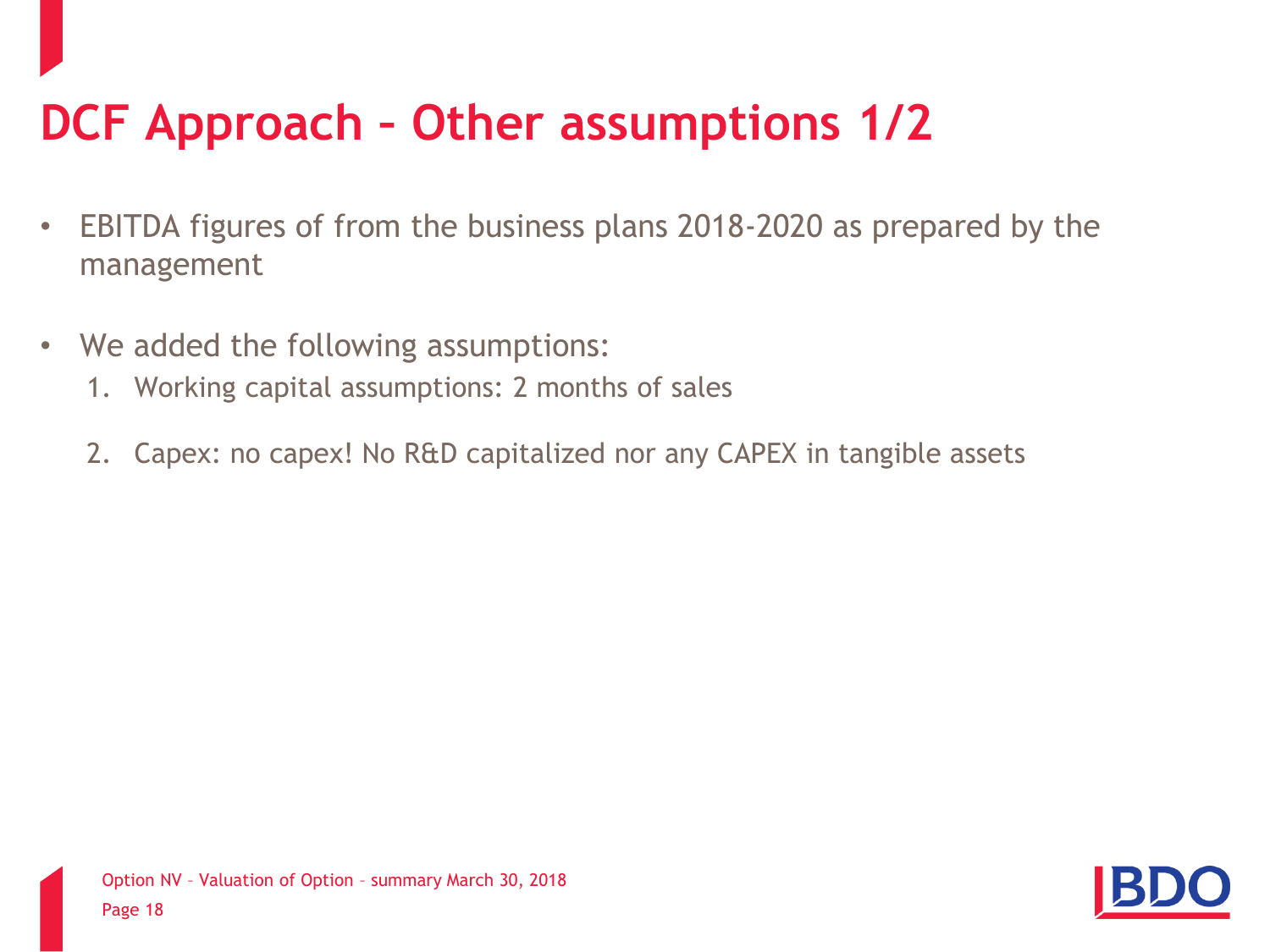# **DCF Approach – Other assumptions 2/2**

- Terminal value:
	- 1. EBITDA for perpetuity purpose based on latest year performance (rounded)
	- 2. Depreciation equal to the CAPEX : 0
	- 3. No income tax applied to projected EBIT as extremely high value of tax losses. Well applied for the perpetuity as a deferred tax in include in the residual value
- Residual tax recoverable losses after explicit period (in excess of 130 MEUR) has been capitalized as deferred tax asset and incorporated in the terminal value. As a matter of precaution, we suggest to consider a deferred tax asset on a maximum of 50% of the tax recoverable losses after explicit period. Considering the probable tax rate (25%) at the 2020 horizon, an amount of 16.3 MEUR is included in the terminal value.

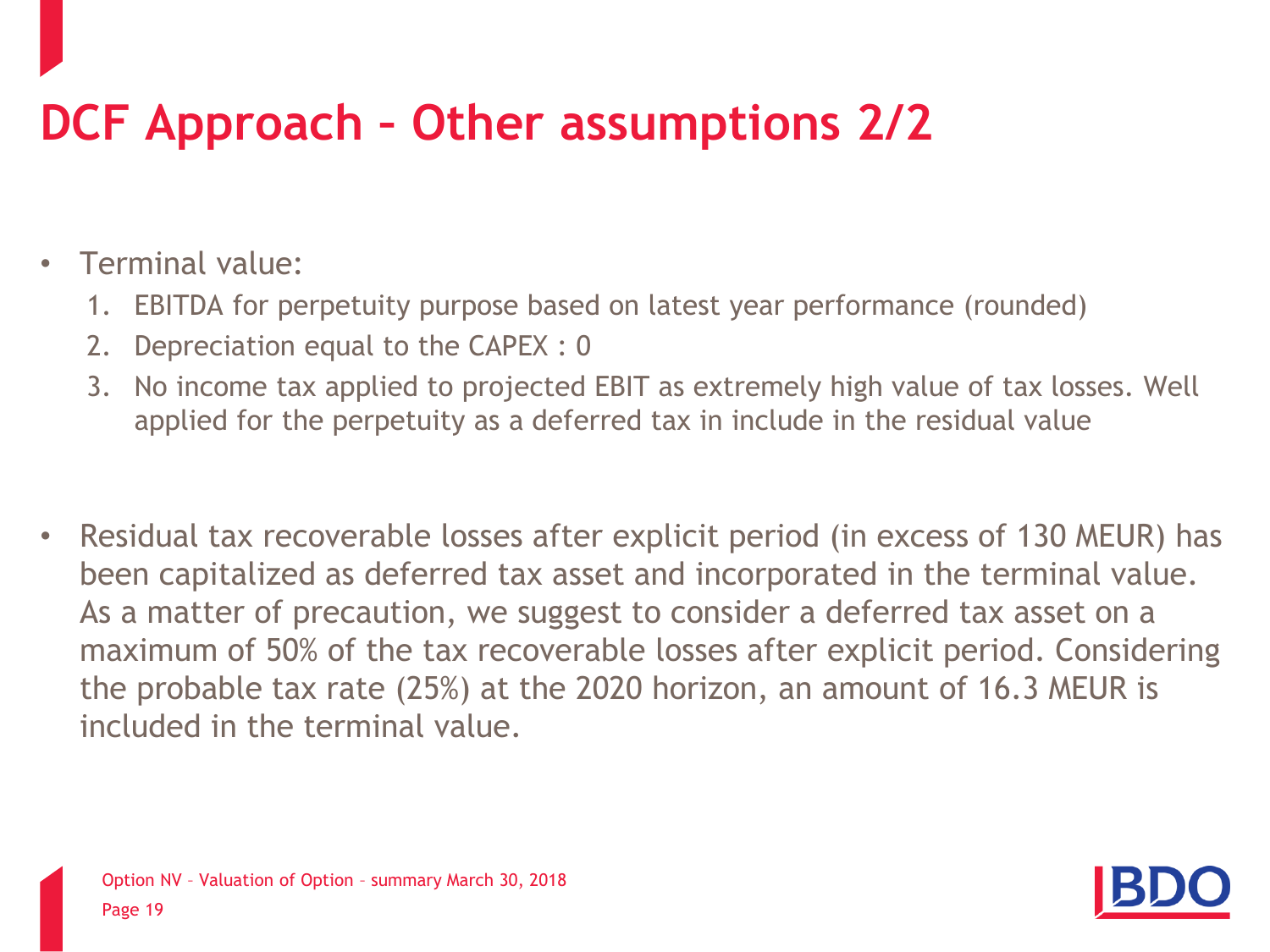# <span id="page-19-0"></span>**Multiple approach – EV/EBITDA**

|      | <b>REBITDA</b>                     | multiples Discount   |    | <b>EV</b> | $\bullet$       |                                              |          | 2017 REBITDA not considered as negative or close to nil (no |
|------|------------------------------------|----------------------|----|-----------|-----------------|----------------------------------------------|----------|-------------------------------------------------------------|
| 2016 | ٠                                  | 13,08                | 0% |           |                 | precise calculation available at this stage) |          |                                                             |
| 2017 |                                    | 9,34                 | 0% |           |                 |                                              |          |                                                             |
| 2018 | 655                                | 8,22                 | 0% | 5.388     |                 | <b>Additional brigde</b>                     |          |                                                             |
| 2019 | 908                                | 7,07                 | 0% | 6.417     | <b>Commited</b> | committed for                                |          |                                                             |
| 2020 | 1.255                              | 5,29                 | 0% | 6.636     | conversion      | conversion                                   |          |                                                             |
|      |                                    | <b>Average EV</b>    |    | 4.610     |                 |                                              | 4.610    |                                                             |
|      |                                    | Cash                 |    | 480       |                 | 1.683                                        | 2.163    |                                                             |
|      |                                    | Convertible debt     |    | $-500$    | 500             |                                              |          |                                                             |
|      |                                    | Other financial debt |    | $-678$    | 678             |                                              | ٠        |                                                             |
|      |                                    | Bridge loans         |    | $-6.260$  | 6.260           |                                              | ٠        |                                                             |
|      | Current installments LT Debt       |                      |    | $-1.784$  | 1.784           |                                              |          |                                                             |
|      |                                    | RV bridge loans      |    | $-325$    | 325             |                                              |          |                                                             |
|      |                                    | Provision            |    | $-138$    |                 |                                              | $-138$   |                                                             |
|      |                                    | Interests payable    |    | $-70$     | 70              |                                              |          |                                                             |
|      |                                    | Arrears              |    | $-2.433$  |                 |                                              | $-2.433$ |                                                             |
|      | Termination indemnity (March 2018) |                      |    | $-218$    |                 |                                              | $-218$   |                                                             |
|      |                                    | Deferred tax asset   |    | 9.750     |                 |                                              | 9.750    |                                                             |
|      | <b>Equity value 31-12-2017</b>     |                      |    | 2.434     | 9.617           | 1.683                                        | 13.734   |                                                             |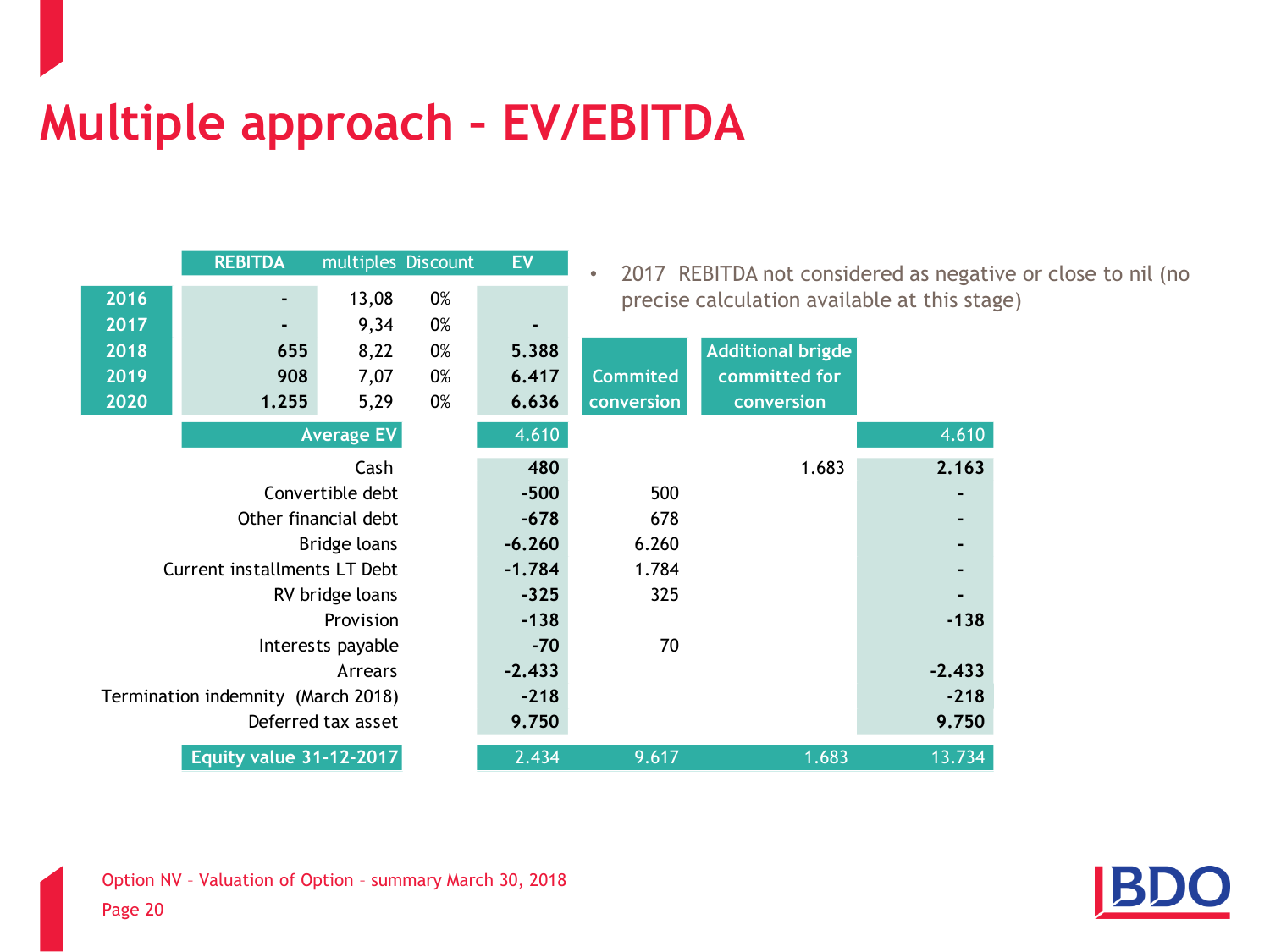# <span id="page-20-0"></span>**Multiple approach – EV/SALES**

|      | <b>Sales</b>                       | multiples Discount   |    | <b>EV</b> |                 |                          |  |
|------|------------------------------------|----------------------|----|-----------|-----------------|--------------------------|--|
| 2016 |                                    | 0,83                 | 0% |           |                 |                          |  |
| 2017 | 5.246                              | 0,80                 | 0% | 4.197     |                 |                          |  |
| 2018 | 7.016                              | 0,80                 | 0% | 5.613     |                 | <b>Additional brigde</b> |  |
| 2019 | 7.873                              | 0,81                 | 0% | 6.377     | <b>Commited</b> | committed for            |  |
| 2020 | 8.855                              | 0,84                 | 0% | 7.438     | conversion      | conversion               |  |
|      |                                    | <b>Average EV</b>    |    | 5.906     |                 |                          |  |
|      |                                    | Cash                 |    | 480       |                 | 1.683                    |  |
|      |                                    | Convertible debt     |    | $-500$    | 500             |                          |  |
|      |                                    | Other financial debt |    | $-678$    | 678             |                          |  |
|      |                                    | Bridge loans         |    | $-6.260$  | 6.260           |                          |  |
|      | Current installments LT Debt       |                      |    | $-1.784$  | 1.784           |                          |  |
|      |                                    | RV bridge loans      |    | $-325$    | 325             |                          |  |
|      |                                    | Provision            |    | $-138$    |                 |                          |  |
|      |                                    | Interests payable    |    | $-70$     | 70              |                          |  |
|      |                                    | Arrears              |    | $-2.433$  |                 |                          |  |
|      | Termination indemnity (March 2018) |                      |    | $-218$    |                 |                          |  |
|      |                                    | Deferred tax asset   |    | 9.750     |                 |                          |  |
|      | Equity value 30-9-2017             |                      |    | 3.730     | 9.617           | 1.683                    |  |

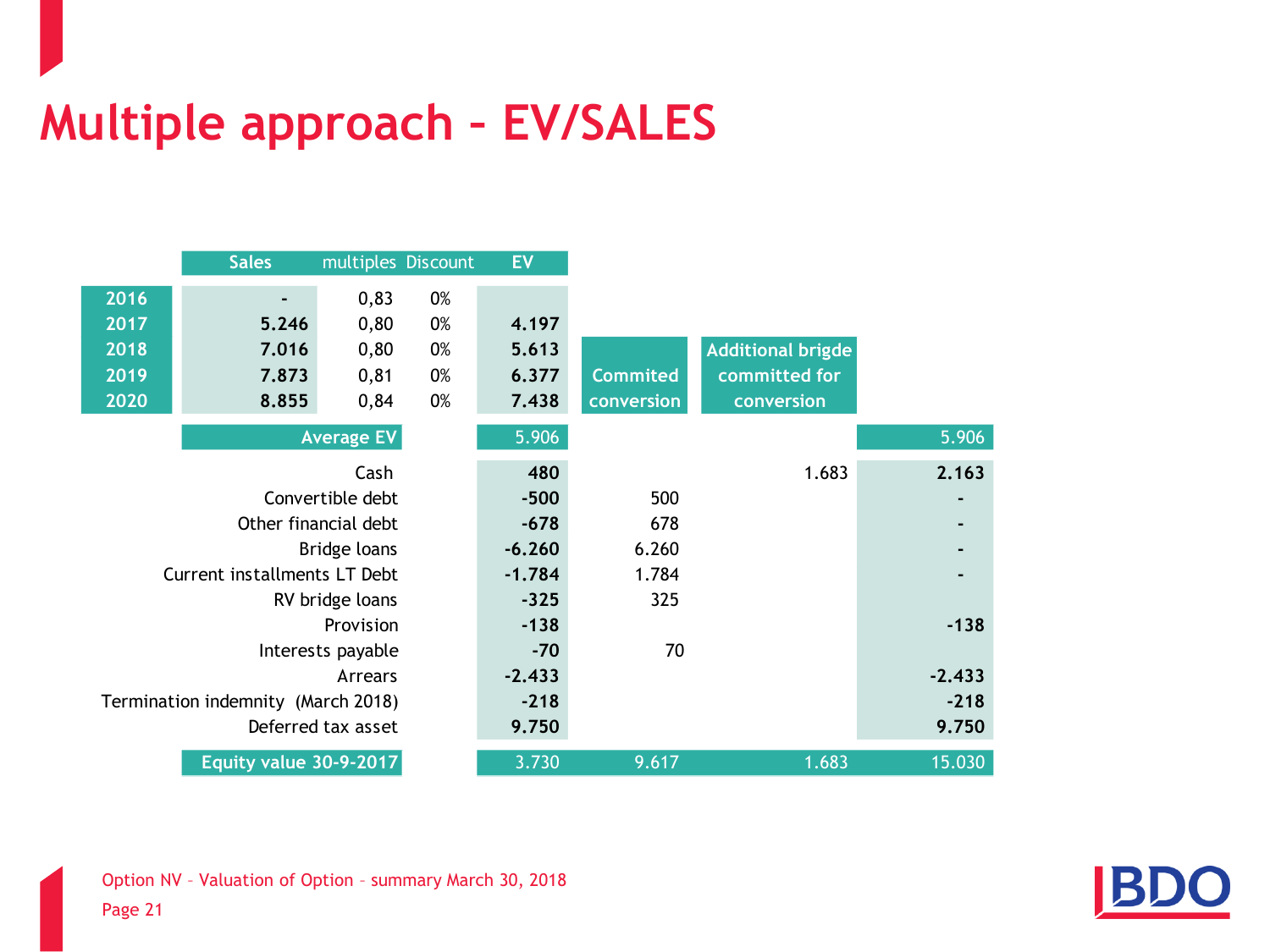## **Market multiple Approach – Assumptions**

- Equity value is calculated considering the committed debt conversion and including 2018 additional bridge financing
- Residual tax recoverable losses ( +/- 130 MEUR) has been capitalized as deferred tax asset and added to the enterprise value as non operating asset. As a matter of prudence, we considered a deferred tax asset on a maximum of 30% of the tax recoverable losses. Considering the probable tax rate (25%) at the 2020 horizon, the deferred tax asset recognized amounts to 9,8 MEUR.

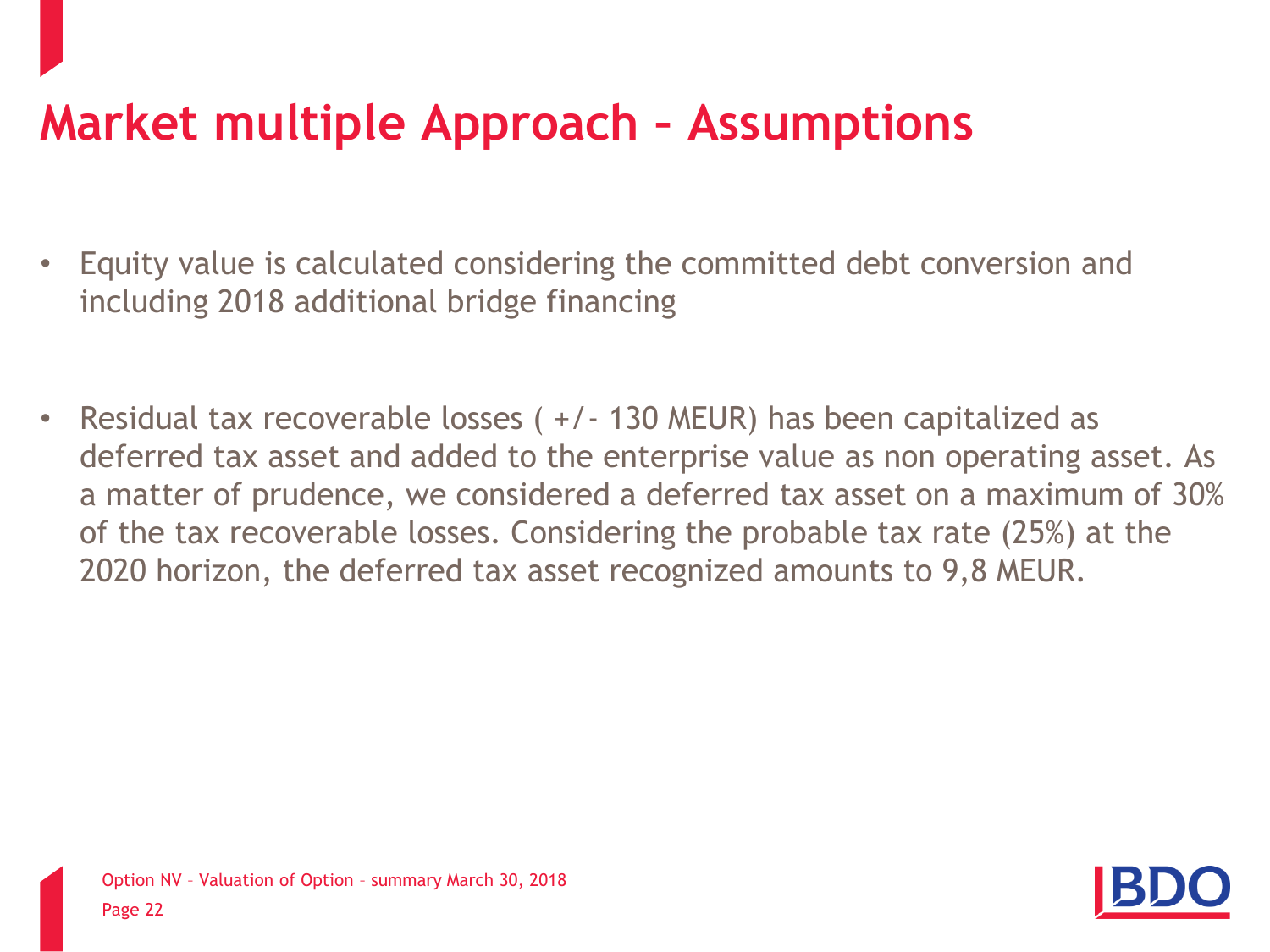## <span id="page-22-0"></span>**Multiple approach – Peer Group Multiples**

Created : 28 Nov 2017 Forecast Multiples for Option NV

|                                           |               | <b>Market Cap</b>                | E.V    | <b>EV / Net Sales</b> |         |         | EV / EBITDA |         |         |         |         |
|-------------------------------------------|---------------|----------------------------------|--------|-----------------------|---------|---------|-------------|---------|---------|---------|---------|
| Company                                   | <b>EfCode</b> | <b>Current (in millions EUR)</b> |        | 2017(e)               | 2018(e) | 2019(e) | 2020(e)     | 2017(e) | 2018(e) | 2019(e) | 2020(e) |
| <b>Option NV</b>                          | 30109EB       | 15                               | 44     | 4,86                  | 3,65    | N/A     | N/A         | N/M     | 28,81   | N/A     | N/A     |
| <b>Peer Median</b>                        |               | 228                              | 245    | 0,80                  | 0,80    | 0,81    | 0,84        | 9,34    | 8,22    | 7,07    | 5,29    |
| Nokia Oyj                                 | 90006SF       | 24.052                           | 19.634 | 0,86                  | 0,89    | 0,86    | 0,85        | 6,55    | 6,64    | 5,84    | 4,54    |
| Doro AB                                   | 30234SS       | 113                              | 131    | 0,65                  | 0,60    | 0,57    | N/A         | 7,33    | 5,16    | 5,42    | N/A     |
| <b>LM Ericsson Telefon AB</b>             | 01439SS       | 17.921                           | 15.536 | 0,77                  | 0,80    | 0,81    | 0,82        | N/M     | 9,77    | 7,07    | 6,03    |
| <b>Ascom Holding AG</b>                   | 30008ES       | 677                              | 655    | 2,45                  | 2,33    | 2,19    | 2,01        | 17,06   | 14,48   | 12,32   | 10,48   |
| <b>Grupo Ezentis SA</b>                   | 20124EE       | 149                              | 251    | 0,62                  | 0,57    | 0,54    | N/A         | 6,61    | 5,70    | 5,21    | N/A     |
| RTX A/S                                   | 30230SD       | 199                              | 172    | 2,95                  | 2,68    | 2,44    | N/A         | 17,57   | 15,33   | 13,48   | N/A     |
| <b>Telit Communications S.p.A.</b>        | 32816EX       | 228                              | 245    | 0,75                  | 0,66    | 0,63    | 0,61        | 6,63    | 4,70    | 4,15    | 3,57    |
| <b>Spirent Communications plc</b>         | 01562EX       | 696                              | 605    | 1,58                  | 1,51    | 1,41    | 1,33        | 9,96    | 8,77    | 7,98    | 7,84    |
| <b>HF Company SA</b>                      | 30567EF       | 30                               | 12     | 0,27                  | 0,25    | 0,22    | 0,17        | 235,73  | 4,73    | 3,47    | 2,00    |
| <b>HMS Networks AB</b>                    | 30682SS       | 610                              | 652    | 5,42                  | 4,78    | 4,24    | N/A         | 23,37   | 20,58   | 17,82   | N/A     |
| <b>Parrot SA</b>                          | 40036EF       | 257                              | 70     | 0,44                  | 0,38    | 0,33    | N/A         | N/M     | N/M     | 7,50    | N/A     |
| <b>Amino Technologies plc</b>             | 32544EX       | 154                              | 146    | 1,64                  | 1,57    | 1,40    | N/A         | 8,96    | 8.44    | 7,21    | N/A     |
| <b>Bredband2 i Skandinavien AB</b>        | 30454SS       | 74                               | 67     | 1,27                  | 1,09    | 0,95    | N/A         | 10,29   | 8,00    | 6,29    | N/A     |
| <b>CS Communication &amp; Systemes SA</b> | 90134EF       | 109                              | 148    | 0,80                  | 0,76    | 0,73    | N/A         | 9,34    | 9,04    | 8,79    | N/A     |
| <b>ADVA AG Optical Networking</b>         | 30318ED       | 286                              | 260    | 0,50                  | 0.46    | 0,44    | N/A         | 5,27    | 4,24    | 3,88    | N/A     |

**Copyright © 2017 - Infront Analytics - All Rights Reserved Historical fundamental data provided by WVB, Inc Earnings estimates data provided by FactSet**